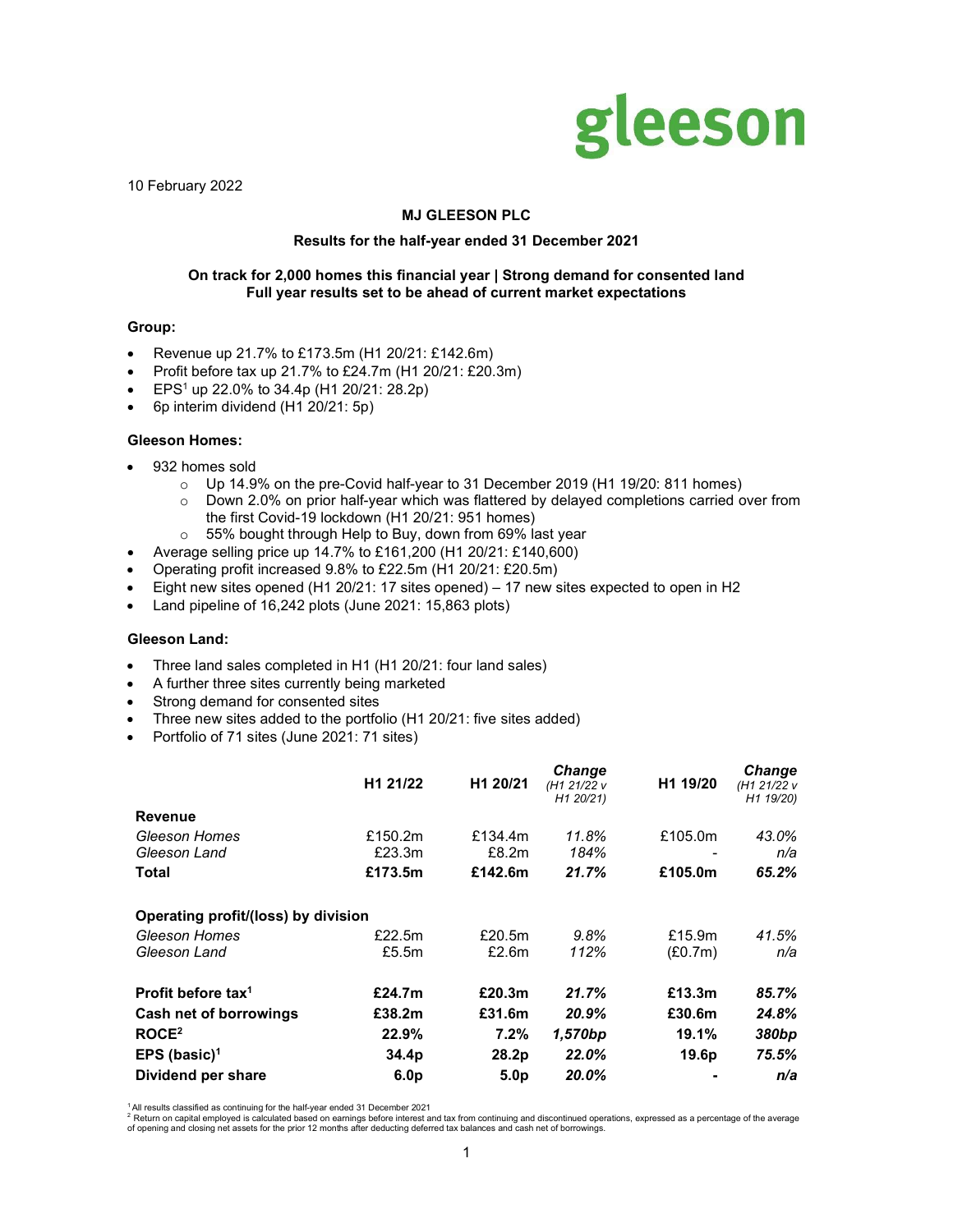# James Thomson, Chief Executive of MJ Gleeson plc, commented:

"The Group performed strongly during the first half and this result, and indeed our performance throughout the pandemic, is evidence of the underlying strength of the business. We expect Gleeson Homes to deliver 2,000 homes this financial year and Gleeson Land to complete further sales in the second half of the financial year. Consequently, in the absence of any further Covid-19 or supply chain related disruption, the Board is confident that results for the full year to 30 June 2022 will be ahead of market expectations.

Demand for our much-needed affordable homes continues unabated. Meanwhile, a focus on investing in our people, organisational structure, training and processes means that the business, supported by a robust financial position, is operationally and structurally very well positioned to achieve further controlled growth. We expect to announce our next medium-term strategic targets at the time of the full-year results.

Working in cooperation with local and national government to ensure the continued delivery of low-cost affordable homes for first time buyers, we can look to the next stage of the Group's development with confidence."

A presentation by James Thomson, CEO and Stefan Allanson, CFO, which will also be webcast, will be held at 11:00am today. To attend:

- by webcast, visit the company website: https://www.mjgleesonplc.com/investors or access via the following link: https://webcasting.brrmedia.co.uk/broadcast/61e69ef87eb59509ae2f84c5
- by telephone, please dial-in using the below details:
	- o Number: +44 (0)330 336 9601
	- o Code: 9557159

### Enquiries:

| <b>MJ Gleeson plc</b><br>James Thomson<br>Stefan Allanson     | <b>Chief Executive Officer</b><br><b>Chief Financial Officer</b> | Tel: +44 1142 612900                                                    |
|---------------------------------------------------------------|------------------------------------------------------------------|-------------------------------------------------------------------------|
| <b>Hudson Sandler</b><br>Mark Garraway<br>Charlotte Cobb      |                                                                  | Tel: +44 20 7796 4133<br>Tel: +44 7771 860 938<br>Tel: +44 7795 422 131 |
| <b>Singer Capital Markets</b><br>Shaun Dobson<br>Rachel Hayes |                                                                  | Tel: +44 20 7496 3000                                                   |
| Liberum<br><b>Neil Patel</b>                                  |                                                                  | Tel: +44 20 3100 2222                                                   |

This announcement is released by MJ Gleeson plc and contains inside information for the purposes of Article 7 of the Market Abuse Regulation (EU) 596/2014 (MAR), and is disclosed in accordance with the Company's obligations under Article 17 of MAR. Upon the publication of this announcement, this information is considered to be in the public domain.

For the purposes of MAR and Article 2 of Commission Implementing Regulation (EU) 2016/1055, this announcement is being made on behalf of the Company by Stefan Allanson, Chief Financial Officer.

LEI: 21380064K7N2W7FD6434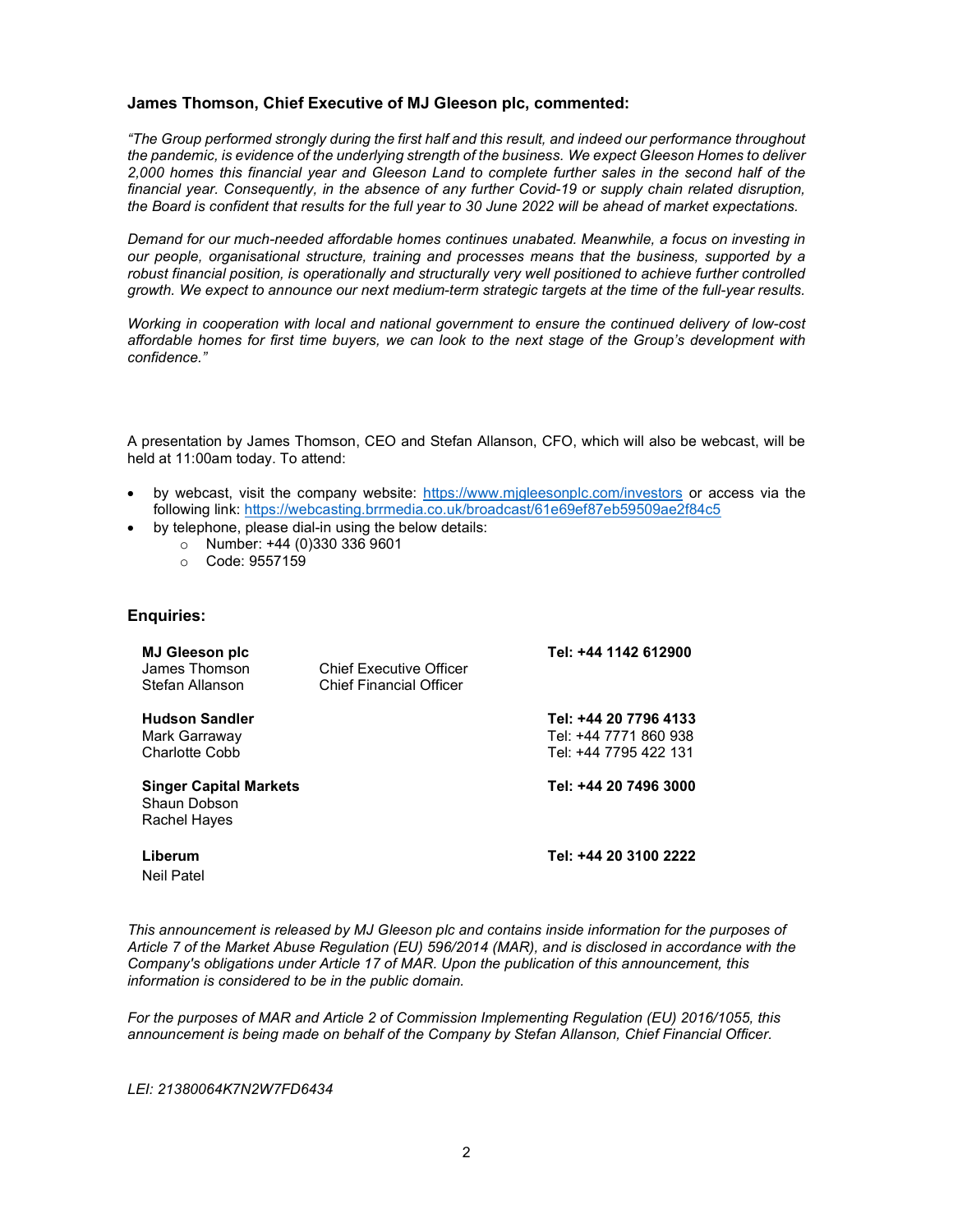## CHIEF EXECUTIVE'S STATEMENT

I am pleased to report a strong set of results for the first half of this financial year. We are particularly pleased with this performance given the wider economic and sector pressures that we are seeing in the UK and which I refer to in more detail further on.

As planned, we are on track to deliver our milestone target of 2,000 homes in this financial year. The Board is assessing a range of metrics to support and define our fresh medium-term strategic ambition, and guidance, which we expect to announce at the time of the full-year results.

The continued strong demand for our homes – which shows no sign of abating – demonstrates that our commitment to building high-quality, low-cost homes is more relevant today than ever. By building highquality, low-cost homes, Gleeson is truly changing people's lives by offering young first time buyers a way out of the renting trap and into first time home ownership. Three out of four of our customers are first time buyers and more than half of our buyers are key workers.

### Industry Environment

The industry in which we operate is facing a number of well-documented challenges, ranging from the macro-economic to the regulatory. Gleeson is a resilient business and is very well positioned to manage its way through these challenges.

## Affordability

Demand for our homes is underpinned by the affordability of the houses we build for a market that has been chronically underserved for decades. Although interest rates are widely expected to rise over the course of this year, they are expected to remain historically low. Moreover, mortgage availability continues to improve as lenders offer more high loan to value products. In consequence, a Gleeson home will continue to remain within the reach of a couple earning the National Living Wage and without any need for Help to Buy support. The cost of owning a Gleeson home is significantly lower than the cost of renting and will remain so even with modest interest rate rises.

We have secured funding for First Homes under the Government's early delivery programme. First Homes will provide discounted affordable homes across our developments specifically for first time buyers something we have done for many years. Deposit Unlock, an industry led scheme, is also important in helping first time buyers onto the property ladder and will sit alongside other products, including shared ownership, to support our customers.

# Planning

The planning system remains an area of concern, as highlighted in the recent report from the Built Environment Committee, "Meeting housing demand". The report calls for urgent reform including better resourced local planning authorities, and clear and transparent local plans. These views are widely shared by the industry and, without some level of investment, delays in the planning system will continue to limit the supply of consented land and risks holding back housing delivery.

### Supply Chain

Supply chain pressures, including labour and material prices and availability remain, but are starting to show signs of easing on certain materials. The impact of these has been managed through the strong relationships that we have with our suppliers and subcontractors, and the unprecedented cost increases that have been offset by selling price inflation. Government figures show that skills shortages accounted for 36% of all construction vacancies. This skills shortage combined with wage inflation remains a challenge for the wider industry.

# Regulation

The Future Homes Standard continues to drive changes in housing design, construction and use, and we are supportive of the Government's desire to make homes "zero carbon ready". We are working with our supply chain to trial a number of materials that will help to reduce the carbon footprint of our homes, including concrete bricks and reconstituted stone. In addition, we are continuing to install and trial air source heat pumps and electric vehicle charging points as part of changes to building regulations.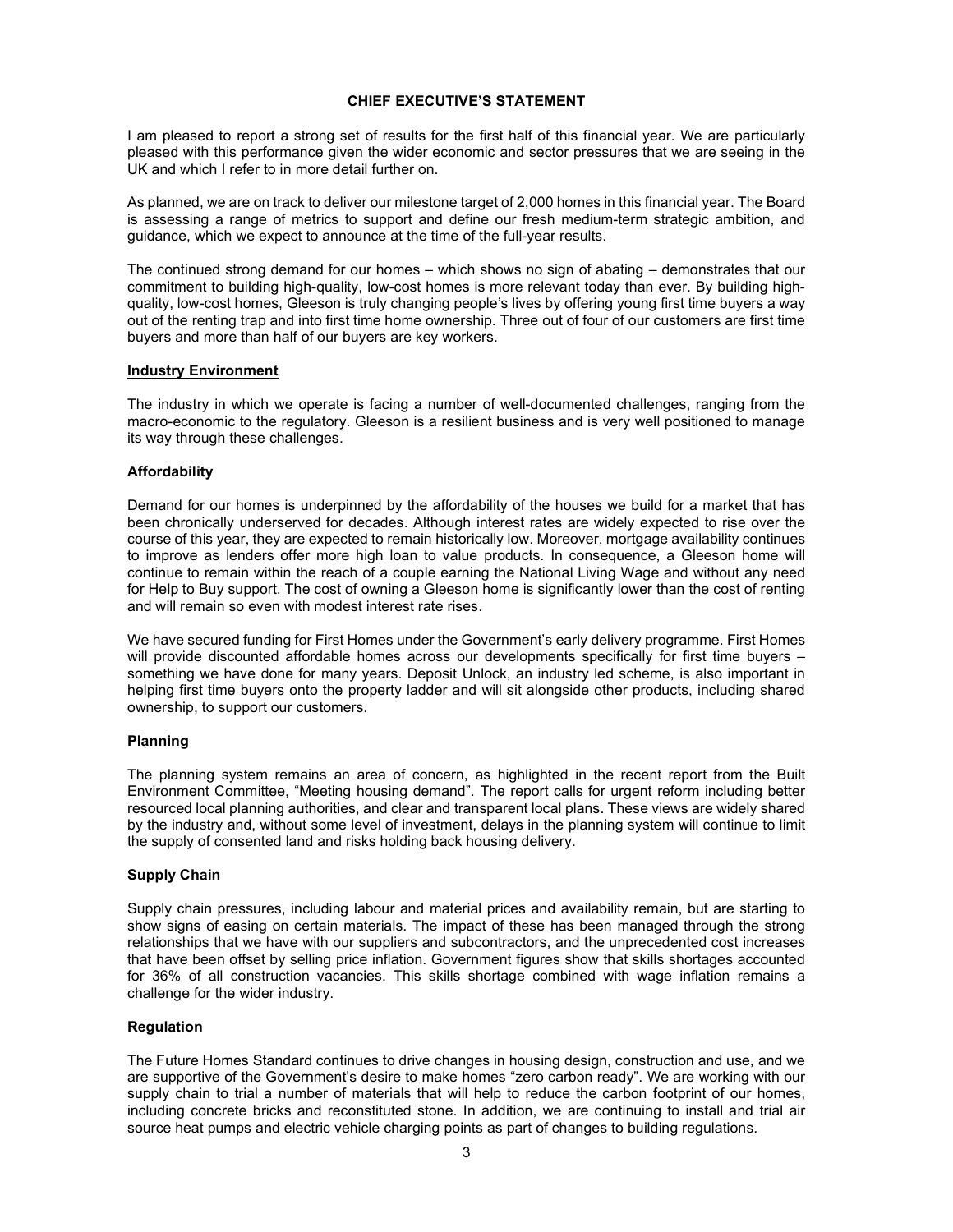Given how vital affordable homes are, we are concerned that the Government is not taking a more considered approach to ensuring there are no unintended consequences to changes in building regulation, legislation or planning that will impact delivery of much-needed affordable and low-cost homes for young people where they are needed the most, including areas of regeneration. These unintended impacts have a disproportionate impact on difficult and brownfield sites, and on smaller and medium-sized housebuilders.

## Building Safety

The Government's recent proposal, in its draft Building Safety Bill, to extend statutory liability from 6 to 30 years, and the request for information on all buildings over 11 metres developed in the last 30 years, means that Gleeson has had to review its legacy activities, which it exited in 2005 to concentrate on two, three and four-bedroom houses. We have identified 50 buildings, the majority of which are medium-rise, where we were the developer or contractor. As all of these buildings fully met building regulations, and were signed-off as compliant by approved inspectors, we do not believe we have any liability arising from these legacy developments and consequently have not made any material provisions in respect of any remedial works.

There is universal agreement that a solution to legacy building safety issues is urgently needed and that leaseholders should not have to bear any related costs. We have therefore been advocating with the Government an industry-wide, fiscal-based solution involving participation from all stakeholders - including architects, specifiers, insurers, materials producers, suppliers and developers – and which would therefore be both proportionate and pragmatic.

We continue to monitor developments and any potential changes in legislation. However, it should be noted that the Residential Property Developers Tax will already levy an additional tax on major housebuilders from April 2022, irrespective of whether they engaged in any high-rise construction. This is in addition to the 6% increase in Corporation Tax from the current 19% to 25% from April 2023.

### Financial Performance

### Group results

Revenue increased 21.7% to £173.5m (H1 20/21: £142.6m) with gross profit increasing 22.7% to £50.9m (H1 20/21: £41.5m). The Group's operating profit increased 20.6% to £25.2m (H1 20/21: £20.9m). Following a net interest charge of £0.5m (H1 20/21: £0.6m), profit before tax increased 21.7% to £24.7m (H1 20/21: £20.3m).

The tax charge for the period was £4.7m (H1 20/21: £3.7m) reflecting an effective rate of 19.0% (H1 20/21: 18.4%). The profit after tax for the period was £20.0m (H1 20/21: £16.4m).

Total shareholders' equity was £259.9m at 31 December 2021 compared to £229.5m at 31 December 2020. This equates to net assets per share of 445.8 pence (31 December 2020: 394.0 pence).

The Group's net cash balance at 31 December 2021 increased by £3.8m to £38.2m (30 June 2021: £34.3m), driven by strong home sales and the phasing of site openings during the period.

### Gleeson Homes

Revenue increased 11.8% to £150.2m (H1 20/21: £134.4m), reflecting increased selling prices despite a 2.0% fall in the number of homes sold from 951 to 932 and no land sales (H1 20/21: £0.7m). The previous first half-year was flattered by the carry-over of delayed completions from the first Covid-19 lockdown and, when compared to the pre-Covid half-year to 31 December 2019, the number of homes sold was up 14.9% (H1 19/20: 811 homes).

The average selling price for homes sold in the period increased 14.7% to £161,200 (H1 20/21: £140,600) reflecting strong underlying selling price increases of 12.8% and development mix. There continues to be opportunities for selling price increases, however, the rate of house price growth across the industry is expected to slow.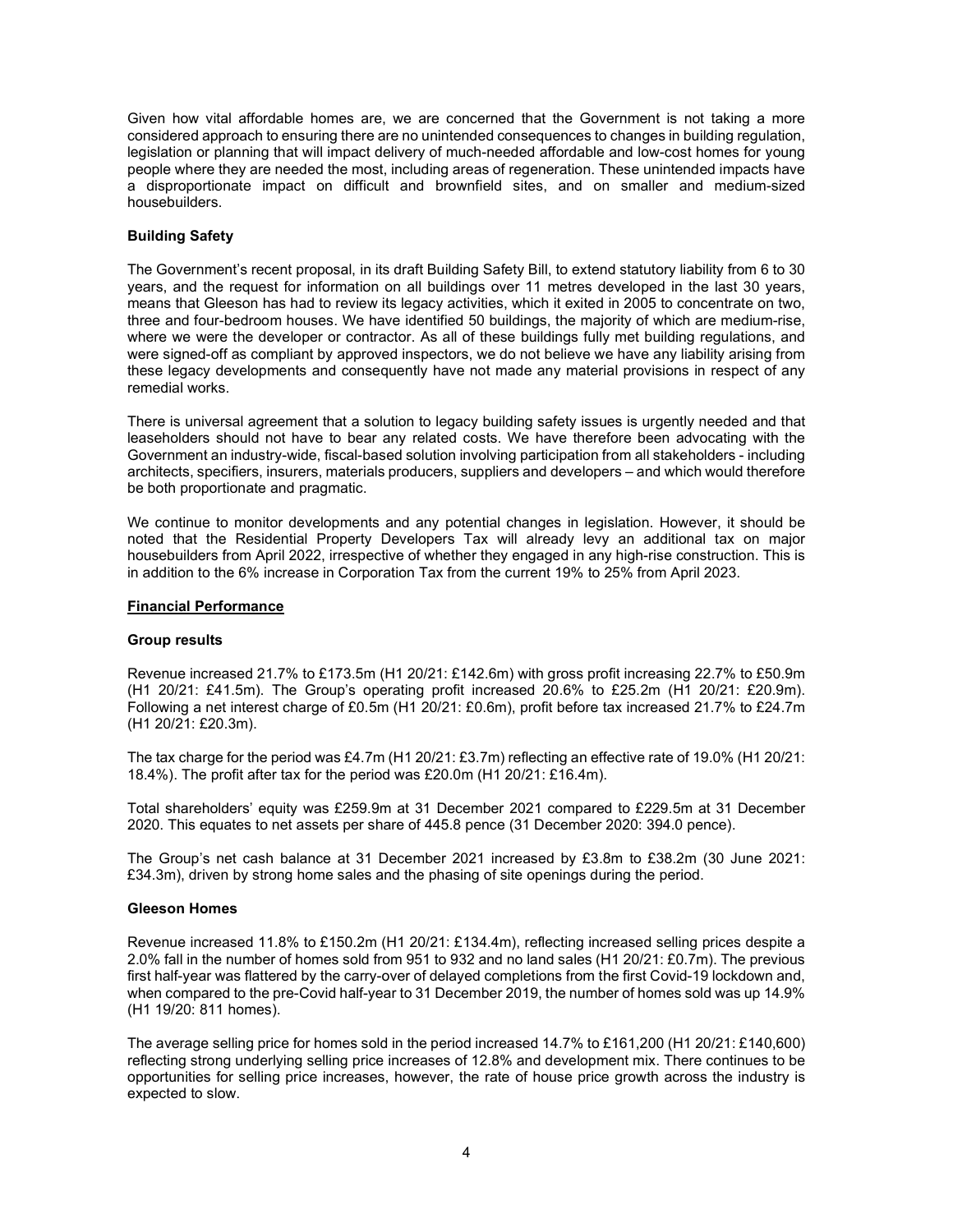Of the 932 homes sold this half-year, 55% were purchased using Help to Buy (H1 20/21: 69%). The reduction in the use of Help to Buy has been driven by the restriction of the scheme to first time buyers and by an increase in home movers buying a Gleeson home as a result of a shortage of stock in this buoyant housing market.

Gross profit on homes sold increased 16.8% to £43.9m (H1 20/21: £37.6m). The gross margin on homes sold in the period was 29.2% (H1 20/21: 28.1%), reflecting effective cost management and increases in selling prices in the period.

Administrative expenses increased 24.7% to £21.7m (H1 20/21: £17.4m) reflecting increased investment in the operating structure of the business, the opening of additional sites and pay inflation.

Operating margin on homes sold decreased 20 basis points to 15.0% (H1 20/21: 15.2%), reflecting the increased investment in the business. Operating profit increased 9.8% to £22.5m (H1 20/21: £20.5m).

The division opened eight new sites during the first half-year, was building on 83 sites at 31 December 2021 (31 December 2020: 80 sites) and was selling from 60 active sites (31 December 2020: 65 sites). By the end of the financial year the division expects to be building on approximately 85 sites and actively selling on approximately 65 sites.

Despite the continued congestion in the planning system, we expect to open a further 17 sites during the second half of this financial year and we continue to grow our pipeline of sites at sensible prices. Our land pipeline represents over nine years of home sales. We expect demand to remain strong, despite the threat of higher interest rates, and are planning to continue our strong growth trajectory beyond the 2,000 homes we expect to deliver this financial year. To support our growth, we are opening a ninth regional office in West Yorkshire and which will be fully operational from 1 July 2022.

The pipeline of owned plots increased during the period by a net 285 plots to 7,757 plots. The total pipeline of owned and conditionally purchased plots was 16,242 plots on 158 sites at December 2021 (30 June 2021: 15,863 plots on 152 sites). During the period 16 new sites were added to the pipeline, while 10 sites were either merged, completed or did not proceed to purchase.

Demand for our high-quality, low-cost homes remains strong and we enter the second half with a forward order book of 616 plots (30 June 2021: 841 plots), of which 614 are expected to complete in the second half. In order to reduce the time between reservation and completion, and thus improve the customer journey, we have delayed the release of a large number of plots. These are being made available for sale during the first few months of the calendar year.

In July 2017, we announced our intention to double completions to 2,000 homes per annum within five years. Despite the impact of the Covid-19 pandemic, we remain firmly on track to achieve this target this financial year.

### Gleeson Land

Gleeson Land saw strong demand from medium and large housebuilders for high quality residential sites in the South of England.

The division completed three land sales in the first half-year (H1 20/21: four). As a result, the operating profit for the first half was £5.5m (H1 20/21: £2.6m).

A further three sites are currently being marketed, which have the potential to deliver 1,384 plots (31 December 2020: four sites being progressed for sale, 1,708 plots).

At 31 December 2021, there were three sites in the portfolio with either planning permission or a resolution to grant permission for a total of 1,234 plots (30 June 2021: six sites, 2,210 plots).

There are a further 15 sites where the division is currently awaiting the determination of a planning application (30 June 2021: 15 sites).

We continue to invest in the Gleeson Land portfolio. Three new sites with the potential to deliver 300 plots were secured in the period, with a number of other high-quality, well-located sites currently being progressed.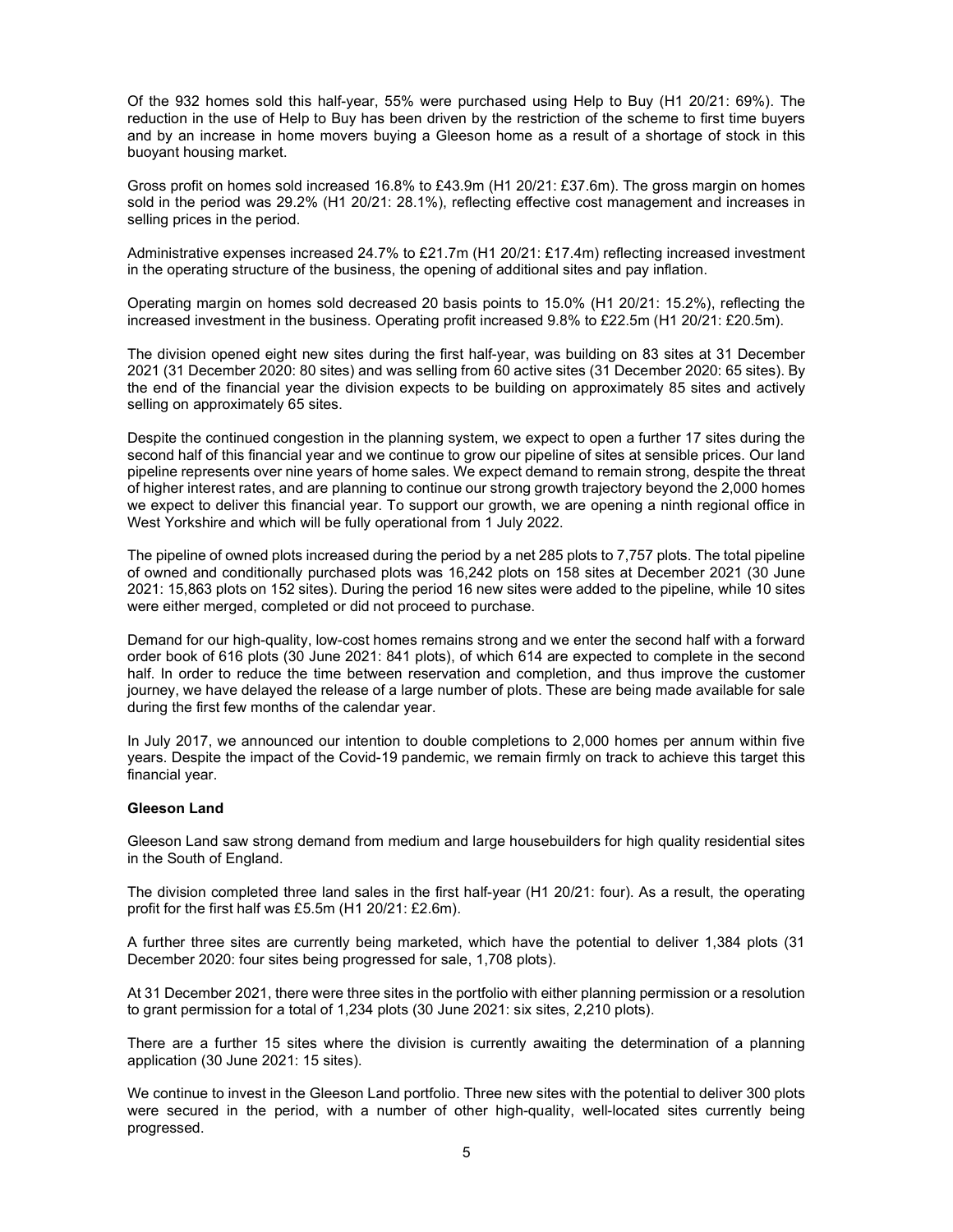At 31 December 2021 the portfolio, in which the Group has a beneficial interest of 80%, comprised 71 sites with the potential to deliver 21,155 plots (30 June 2021: 71 sites, 22,315 plots).

### **Sustainability**

Our mission of building affordable, quality homes where they are needed and for the people that need them most continues to create social value in economically deprived areas across the North of England and Midlands. Our business model is fundamentally sustainable and fully supports target one of UN SDG 11 by providing access for all to safe and affordable housing.

The safety of our colleagues, subcontractors and visitors remains paramount. I am pleased with the progress we have made this half-year on health and safety and this remains a key area of focus. We have significantly increased the number of independent site based health and safety inspections. All our active sites receive a minimum of one unannounced inspection per month and the findings are used as part of our health and safety performance management.

We have retained our focus on build quality and our customer satisfaction score has been maintained above 90%, which is equivalent to a 5-star rating.

In our 2021 Annual Report, we increased our previous target of reducing scope 1 and 2 carbon emissions by 20% within 3 years (to 2.0 tonnes per home sold) by 2023 to 30% (to 1.75 tonnes per home sold) by 2023. With a number of carbon reduction initiatives now being well progressed, including the changeover to more efficient forklift trucks on sites, we are on track to meet this target. Trials of biodiesel and ecowelfare units have also been completed during the period and we are currently assessing the results. We continue to procure all our site electricity from renewable, REGO certified, sources.

We have made substantial progress this half-year in refining our scope 3 emissions and working with our supply chain to obtain Environmental Product Declarations for the materials that we use in building our homes.

We are committed to improving biodiversity on our developments. Despite the highly biodiverse nature of brownfield sites compared to greenfield sites, we are already adopting the requirements set out in the Environment Act 2021, where possible, on new sites.

We are also proud to have retained our accreditation under the Fair Tax Foundation. We remain the only housebuilder to be accredited with the Fair Tax Mark, which certifies that a business is paying its fair share of tax in the right place and at the right time. This reflects our determination to conduct our business in an ethical and sustainable way.

### Dividends

Considering these results and our confidence in the full year outlook, the Board is declaring an interim dividend of 6.0 pence per share (H1 20/21: 5.0 pence per share). It is expected that the interim dividend will represent one third of the total dividend for the year.

The interim dividend will be paid on 4 April 2022 to shareholders on the register at close of business on 4 March 2022.

### Summary & Outlook

The Group performed strongly during the first half and this result, and indeed our performance throughout the pandemic, is evidence of the underlying strength of the business. We expect Gleeson Homes to deliver 2,000 homes this financial year and Gleeson Land to complete further sales in the second half of the financial year. Consequently, in the absence of any further Covid-19 or supply chain related disruption, the Board is confident that results for the full year to 30 June 2022 will be ahead of market expectations.

Demand for our much-needed affordable homes continues unabated. Meanwhile, a focus on investing in our people, organisational structure, training and processes means that the business, supported by a robust financial position, is operationally and structurally very well positioned to achieve further controlled growth. We expect to announce our next medium-term strategic targets at the time of the full-year results.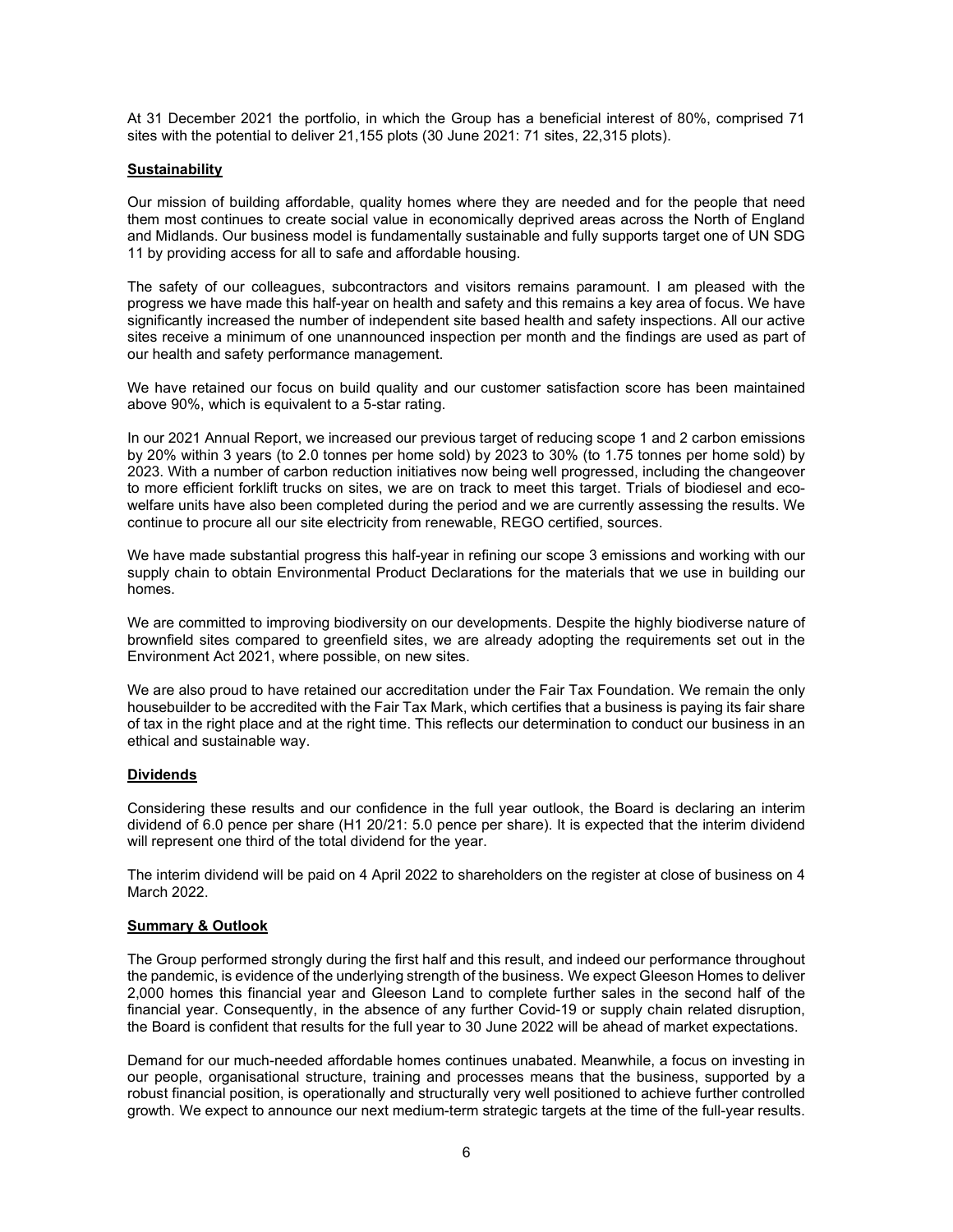Working in cooperation with local and national government to ensure the continued delivery of low-cost affordable homes for first time buyers, we can look to the next stage of the Group's development with confidence.

James Thomson Chief Executive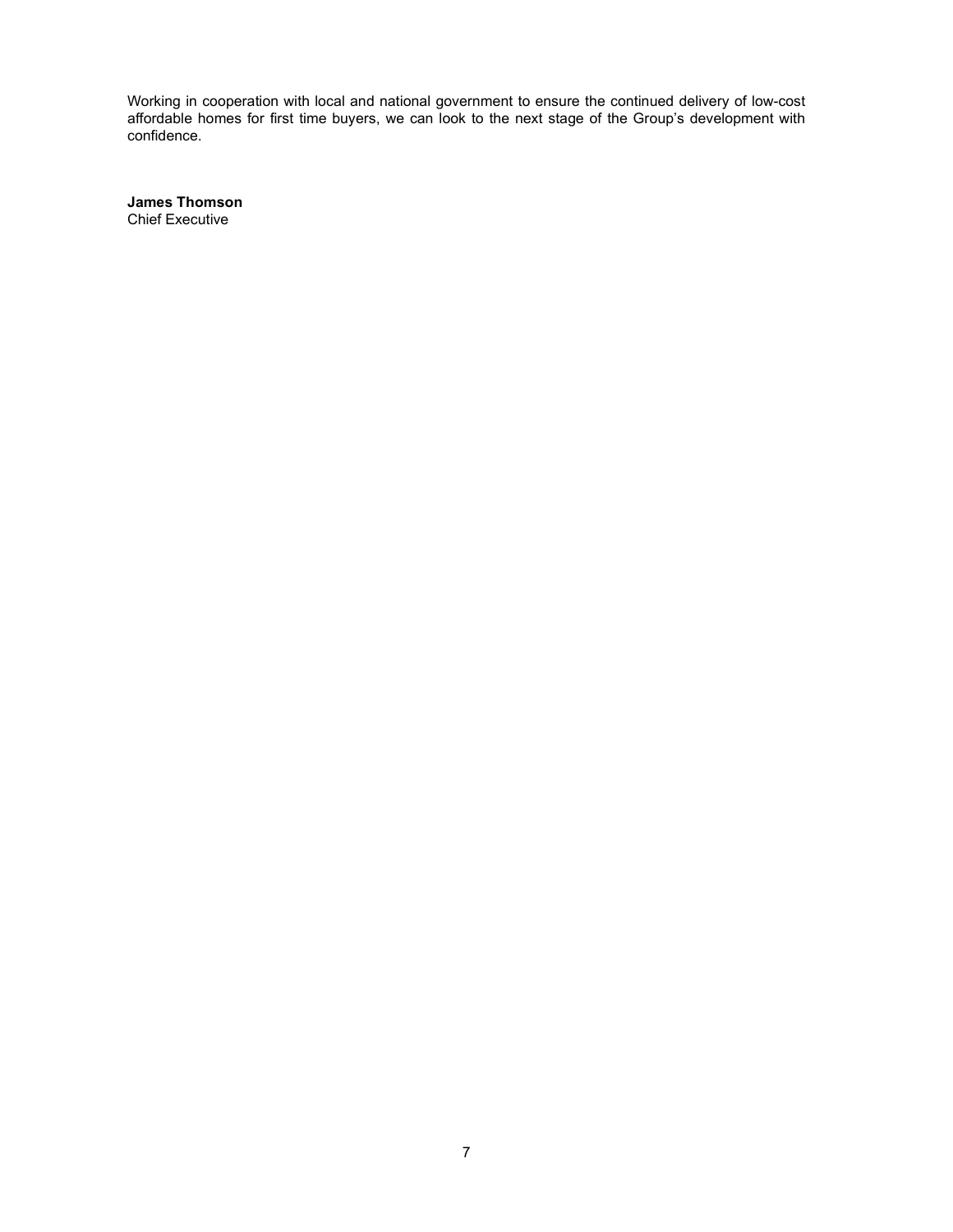# Condensed Consolidated Income Statement

for the six months to 31 December 2021

|                                                                  |             | <b>Unaudited</b><br>Six months to | Unaudited<br>Six months to | Audited<br>Year to |
|------------------------------------------------------------------|-------------|-----------------------------------|----------------------------|--------------------|
|                                                                  | <b>Note</b> | 31 December<br>2021               | 31 December<br>2020        | 30 June<br>2021    |
|                                                                  |             | £000                              | £000                       | £000               |
| <b>Continuing operations*</b>                                    |             |                                   |                            |                    |
| Revenue                                                          |             | 173,543                           | 142,646                    | 288,575            |
| Cost of sales                                                    |             | (122, 659)                        | (101, 148)                 | (199, 230)         |
| <b>Gross profit</b>                                              |             | 50,884                            | 41,498                     | 89,345             |
| Administrative expenses                                          |             | (25, 982)                         | (20, 761)                  | (47, 185)          |
| Other operating income                                           |             | 310                               | 141                        | 923                |
| <b>Operating profit</b>                                          |             | 25,212                            | 20,878                     | 43,083             |
| Finance income                                                   |             | 47                                | 220                        | 377                |
| Finance expenses                                                 |             | (527)                             | (787)                      | (1,749)            |
| Profit before tax                                                |             | 24,732                            | 20,311                     | 41,711             |
| Tax                                                              | 3           | (4,690)                           | (3,710)                    | (7, 839)           |
| Profit for the period from continuing operations                 |             | 20,042                            | 16,601                     | 33,872             |
| Discontinued operations*                                         |             |                                   |                            |                    |
| Loss for the period from discontinued operations (net of<br>tax) |             |                                   | (188)                      |                    |
|                                                                  |             |                                   |                            |                    |
| Profit for the period                                            |             | 20,042                            | 16,413                     | 33,872             |
| Earnings per share from continuing and discontinued operations*  |             |                                   |                            |                    |
| <b>Basic</b>                                                     | 5           | n/a                               | 28.19 p                    | n/a                |
| <b>Diluted</b>                                                   | 5           | n/a                               | 28.18 p                    | n/a                |
| Earnings per share from continuing operations                    |             |                                   |                            |                    |
| <b>Basic</b>                                                     | 5           | 34.38 p                           | 28.51 p                    | 58.16 p            |
| <b>Diluted</b>                                                   | 5           | 34.38 p                           | 28.50 p                    | 58.07 p            |

\* All results classified as continuing for the year ended 30 June 2021 and six months to 31 December 2021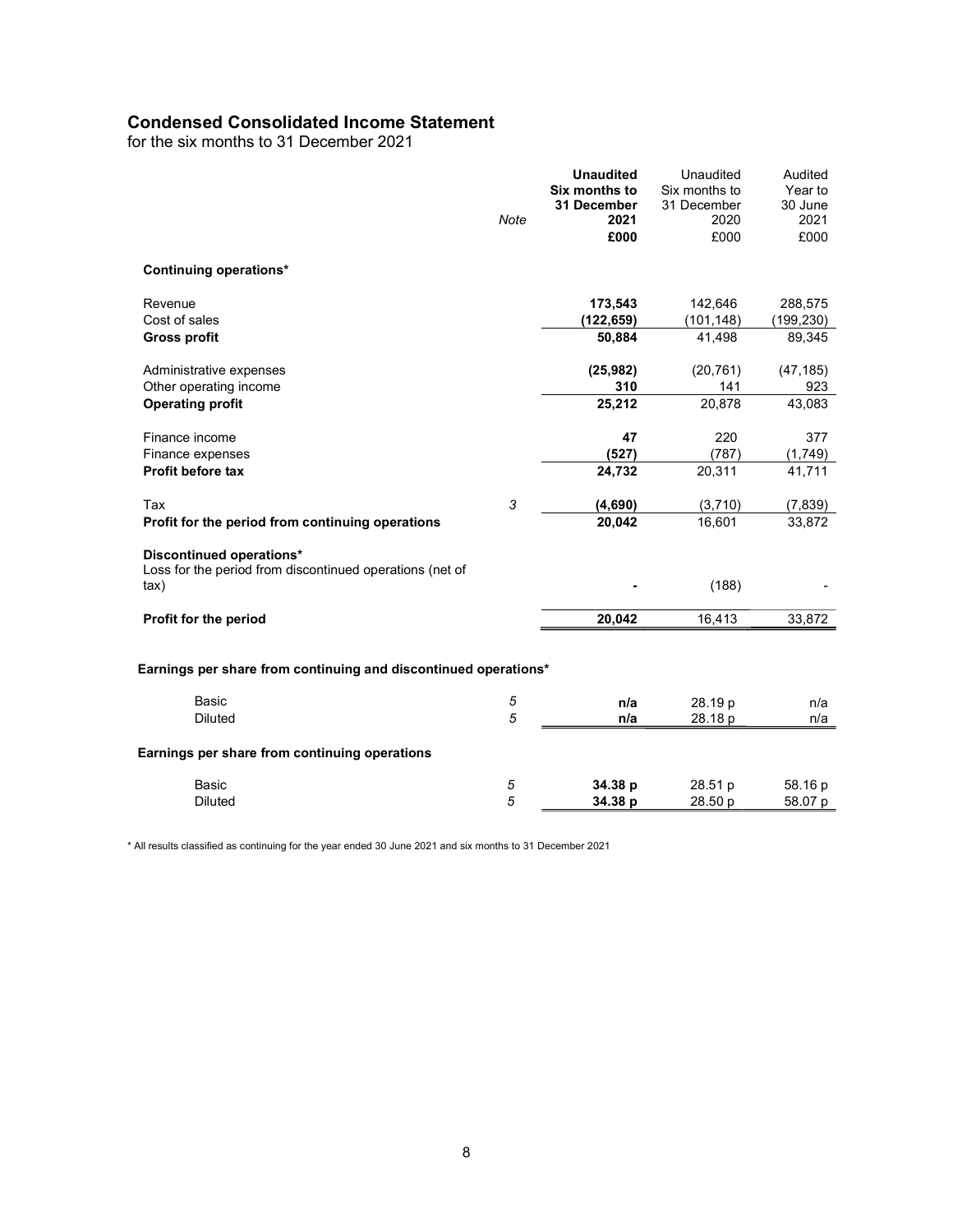# Condensed Consolidated Statement of Comprehensive Income

for the six months to 31 December 2021

|                                                                                                                                   | <b>Unaudited</b><br>Six months to<br>31 December<br>2021<br>£000 | Unaudited<br>Six months to<br>31 December<br>2020<br>£000 | Audited<br>Year to<br>30 June<br>2021<br>£000 |
|-----------------------------------------------------------------------------------------------------------------------------------|------------------------------------------------------------------|-----------------------------------------------------------|-----------------------------------------------|
| Profit for the period                                                                                                             | 20,042                                                           | 16.413                                                    | 33,872                                        |
| Other comprehensive income<br>Items that may be subsequently reclassified to profit<br>or loss                                    |                                                                  |                                                           |                                               |
| Change in value of shared equity receivables at fair value<br>Movement in tax on share-based payments taken directly<br>to equity | 32<br>49                                                         | 9<br>34                                                   | 33<br>302                                     |
|                                                                                                                                   |                                                                  |                                                           |                                               |
| Other comprehensive income for the period, net of tax                                                                             | 81                                                               | 43                                                        | 335                                           |
| Total comprehensive income for the period                                                                                         | 20,123                                                           | 16.456                                                    | 34,207                                        |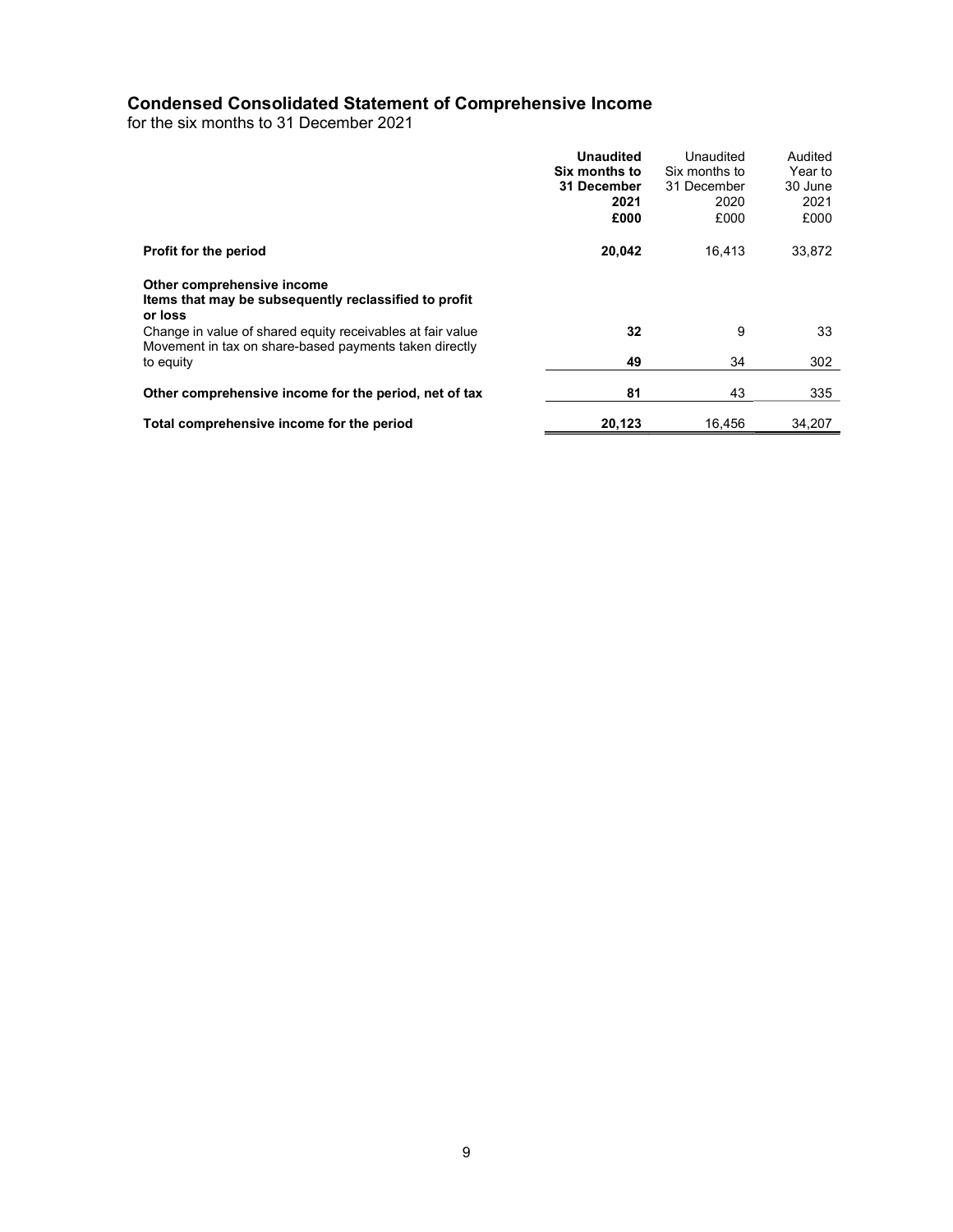# Condensed Consolidated Statement of Financial Position

at 31 December 2021

|                                | Note           | <b>Unaudited</b><br>31 December<br>2021<br>£000 | Unaudited<br>31 December<br>2020<br>£000 | Audited<br>30 June<br>2021<br>£000 |
|--------------------------------|----------------|-------------------------------------------------|------------------------------------------|------------------------------------|
| <b>Non-current assets</b>      |                |                                                 |                                          |                                    |
| Property, plant and equipment  |                | 7,750                                           | 6,182                                    | 6,684                              |
| Trade and other receivables    |                | 8,261                                           | 4,987                                    | 4,672                              |
| Deferred tax assets            |                | 1,363                                           | 1,893                                    | 1,233                              |
|                                |                | 17,374                                          | 13,062                                   | 12,589                             |
| <b>Current assets</b>          |                |                                                 |                                          |                                    |
| Inventories                    | 6              | 244,724                                         | 221,378                                  | 239,961                            |
| Trade and other receivables    |                | 19,808                                          | 19,947                                   | 22,378                             |
| UK corporation tax             |                | 4,941                                           | 1,208                                    | 3,875                              |
| Cash and cash equivalents      | $\overline{7}$ | 38,160                                          | 31,616                                   | 34,331                             |
|                                |                | 307,633                                         | 274,149                                  | 300,545                            |
| <b>Total assets</b>            |                | 325,007                                         | 287,211                                  | 313,134                            |
|                                |                |                                                 |                                          |                                    |
| <b>Non-current liabilities</b> |                |                                                 |                                          |                                    |
| Trade and other payables       | 9              | (4, 248)                                        | (4,710)                                  |                                    |
| Provisions                     |                | (264)                                           | (243)                                    | (6, 917)<br>(236)                  |
|                                |                | (4, 512)                                        | (4.953)                                  | (7, 153)                           |
| <b>Current liabilities</b>     |                |                                                 |                                          |                                    |
| Trade and other payables       | 9              | (60, 539)                                       | (52, 720)                                | (61, 027)                          |
| Provisions                     |                | (15)                                            | (16)                                     | (23)                               |
|                                |                | (60, 554)                                       | (52, 736)                                | (61,050)                           |
|                                |                |                                                 |                                          |                                    |
| <b>Total liabilities</b>       |                | (65,066)                                        | (57, 689)                                | (68,203)                           |
|                                |                |                                                 |                                          |                                    |
| <b>Net assets</b>              |                | 259,941                                         | 229,522                                  | 244,931                            |
|                                |                |                                                 |                                          |                                    |
| <b>Equity</b><br>Share capital |                | 1,166                                           | 1,165                                    | 1,165                              |
| Share premium                  |                | 15,843                                          | 15,843                                   | 15,843                             |
| Retained earnings              |                | 242,932                                         | 212,514                                  | 227,923                            |
| <b>Total equity</b>            |                | 259,941                                         | 229,522                                  | 244,931                            |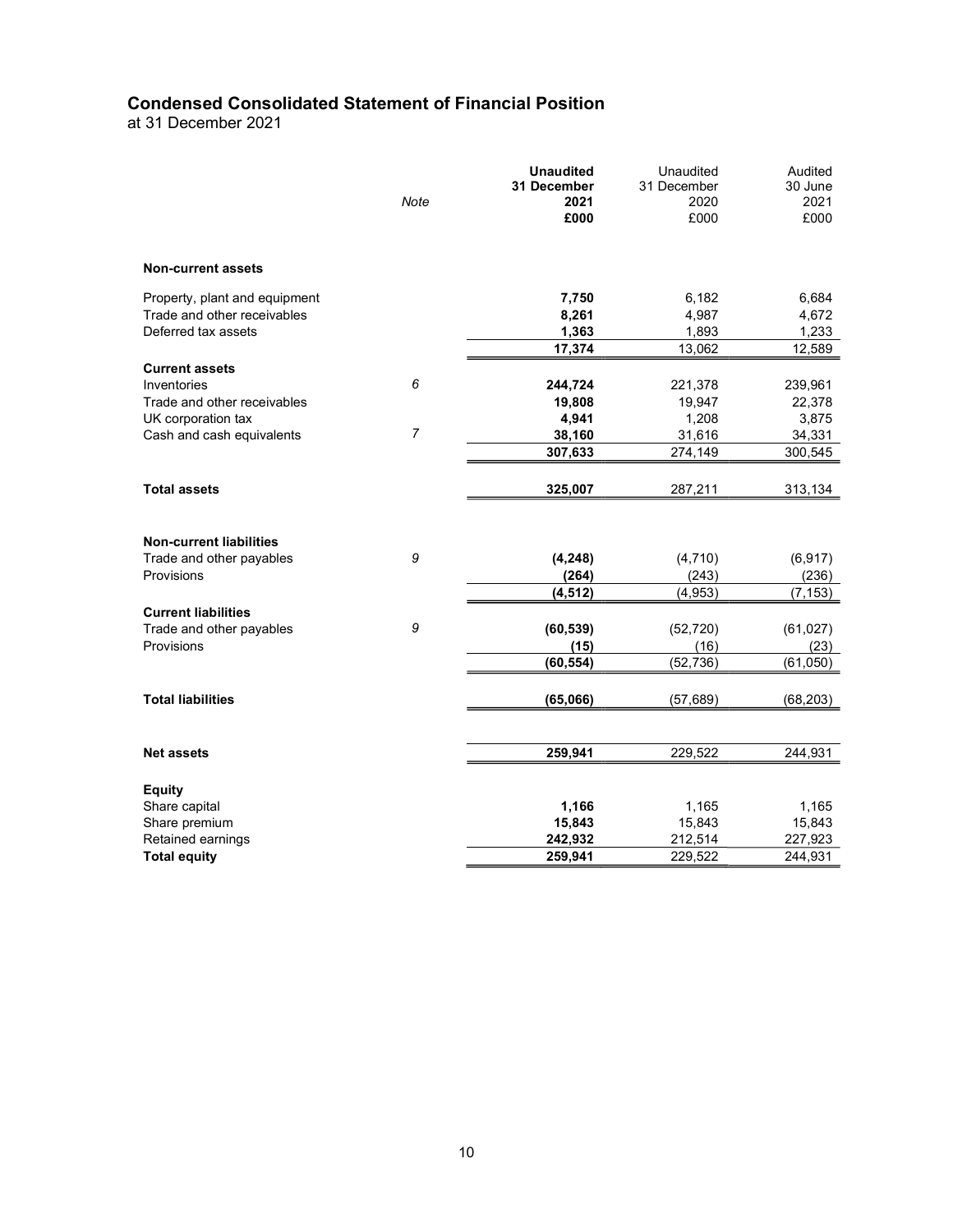# Condensed Consolidated Statement of Changes in Equity

for the six months to 31 December 2021

|                                                                                                                                                             | Note | <b>Share</b><br>capital<br>£000 | <b>Share</b><br>premium<br>£000 | <b>Retained</b><br>earnings<br>£000 | Total<br>equity<br>£000 |
|-------------------------------------------------------------------------------------------------------------------------------------------------------------|------|---------------------------------|---------------------------------|-------------------------------------|-------------------------|
| At 1 July 2020 (audited)                                                                                                                                    |      | 1,161                           | 15,843                          | 195,601                             | 212,605                 |
| Total comprehensive income for the period                                                                                                                   |      |                                 |                                 |                                     |                         |
| Profit for the period                                                                                                                                       |      |                                 |                                 | 16,413                              | 16,413                  |
| Other comprehensive income                                                                                                                                  |      |                                 |                                 | 43                                  | 43                      |
| Total comprehensive income for the period                                                                                                                   |      |                                 |                                 | 16.456                              | 16,456                  |
| Transactions with owners, recorded directly in equity<br><b>Contributions and distributions to owners</b>                                                   |      |                                 |                                 |                                     |                         |
| Share issue                                                                                                                                                 |      | 4                               |                                 |                                     | 4                       |
| Purchase of own share<br>Share-based payments                                                                                                               |      |                                 |                                 | (30)<br>487                         | (30)<br>487             |
| Transactions with owners, recorded directly in equity                                                                                                       |      | 4                               |                                 | 457                                 | 461                     |
|                                                                                                                                                             |      |                                 |                                 |                                     |                         |
| At 31 December 2020 (unaudited)                                                                                                                             |      | 1,165                           | 15,843                          | 212,514                             | 229,522                 |
| Total comprehensive income for the period<br>Profit for the period                                                                                          |      |                                 |                                 | 17,459                              | 17,459                  |
| Other comprehensive income                                                                                                                                  |      | $\overline{\phantom{a}}$        |                                 | 292                                 | 292                     |
| Total comprehensive income for the period                                                                                                                   |      |                                 | ÷,                              | 17,751                              | 17,751                  |
| Transactions with owners, recorded directly in equity<br><b>Contributions and distributions to owners</b><br>Purchase of own shares<br>Share-based payments |      |                                 |                                 | (31)<br>602                         | (31)<br>602             |
| <b>Dividends</b>                                                                                                                                            |      |                                 |                                 | (2,913)                             | (2,913)                 |
| Transactions with owners, recorded directly in equity                                                                                                       |      |                                 |                                 | (2, 342)                            | (2, 342)                |
| At 30 June 2021 (audited)                                                                                                                                   |      | 1,165                           | 15,843                          | 227,923                             | 244,931                 |
| Total comprehensive income for the period<br>Profit for the period                                                                                          |      |                                 |                                 | 20,042                              | 20,042                  |
| Other comprehensive income                                                                                                                                  |      |                                 |                                 | 81                                  | 81                      |
| Total comprehensive income for the period                                                                                                                   |      | $\blacksquare$                  |                                 | 20,123                              | 20,123                  |
| Transactions with owners, recorded directly in equity<br>Contributions and distributions to owners                                                          |      |                                 |                                 |                                     |                         |
| Share issue                                                                                                                                                 |      | 1                               |                                 |                                     | 1                       |
| Purchase of own shares                                                                                                                                      |      |                                 |                                 | (30)                                | (30)                    |
| Share-based payments                                                                                                                                        |      |                                 |                                 | 746                                 | 746                     |
| <b>Dividends</b>                                                                                                                                            |      |                                 |                                 | (5,830)                             | (5,830)                 |
| Transactions with owners, recorded directly in equity                                                                                                       |      | 1                               | $\blacksquare$                  | (5, 114)                            | (5, 113)                |
| At 31 December 2021 (unaudited)                                                                                                                             |      | 1,166                           | 15,843                          | 242,932                             | 259,941                 |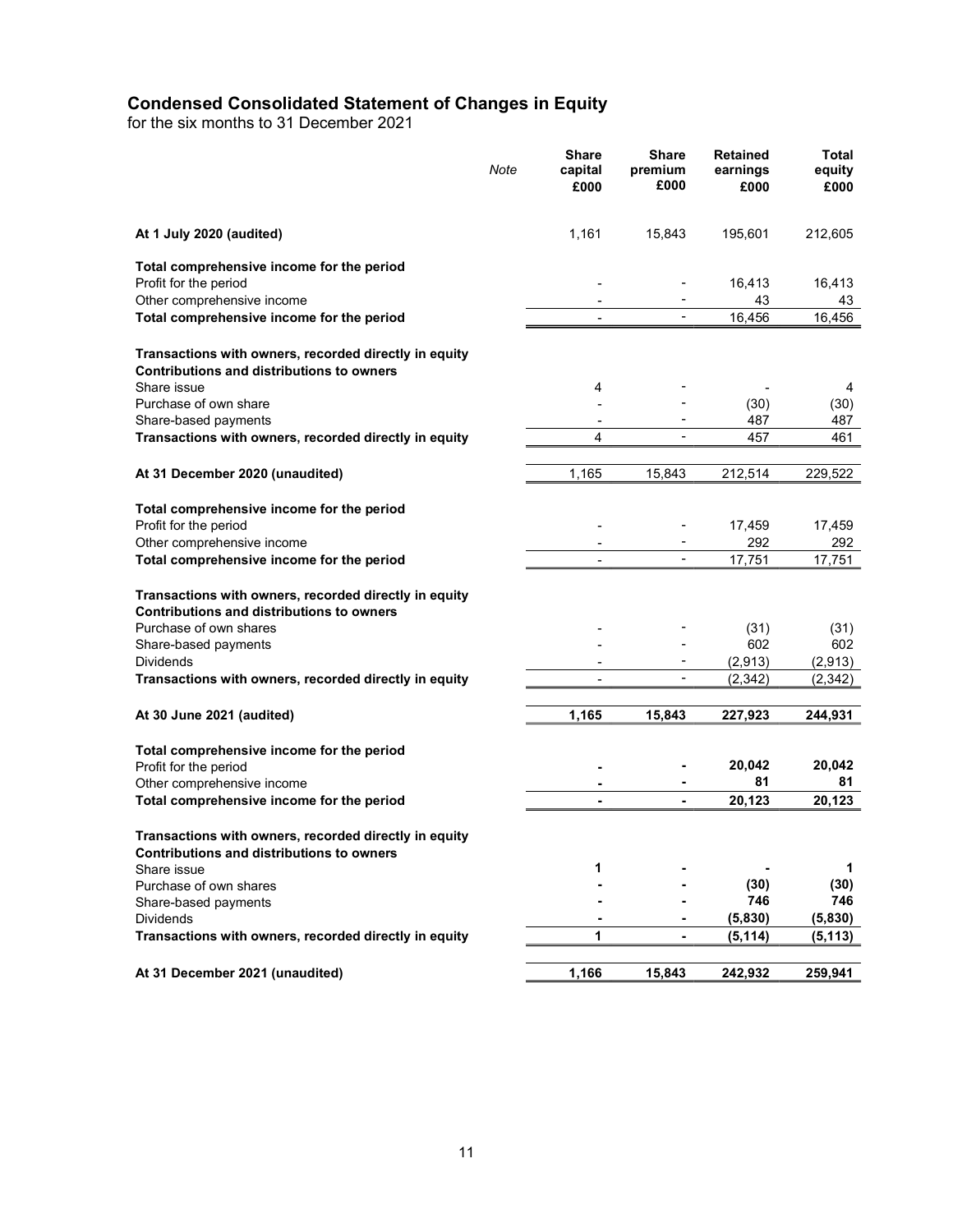# Condensed Consolidated Statement of Cash Flow

for the six months to 31 December 2021

|                                                                                                                                               | <b>Unaudited</b><br>Six months to<br>31 December<br>2021<br>£000 | Unaudited<br>Six months to<br>31 December<br>2020<br>£000 | Audited<br>Year to<br>30 June<br>2021<br>£000 |
|-----------------------------------------------------------------------------------------------------------------------------------------------|------------------------------------------------------------------|-----------------------------------------------------------|-----------------------------------------------|
| Operating activities*<br>Profit before tax from continuing operations<br>Loss before tax from discontinued operations                         | 24,732                                                           | 20,311<br>(188)                                           | 41,711                                        |
|                                                                                                                                               | 24,732                                                           | 20,123                                                    | 41,711                                        |
| Depreciation of property, plant and equipment<br>Share-based payments                                                                         | 1,571<br>746                                                     | 1,301<br>487                                              | 2.772<br>1,089                                |
| Profit on redemption of shared equity receivables<br>Loss on disposal of property, plant and equipment<br>Disposal of right-of-use assets     | (246)<br>101                                                     | (93)<br>27                                                | (230)<br>200<br>50                            |
| Finance income<br>Finance expenses                                                                                                            | (47)<br>527                                                      | (220)<br>787                                              | (377)<br>1,749                                |
| Operating cash flows before movements in working capital                                                                                      | 27,384                                                           | 22,412                                                    | 46,964                                        |
| Increase in inventories<br>Increase in receivables                                                                                            | (4, 763)<br>(1, 555)                                             | (5,042)<br>(4, 353)                                       | (23, 626)<br>(6,709)                          |
| (Decrease)/increase in payables<br>Cash generated from operating activities                                                                   | (3,907)<br>17,159                                                | 9,077<br>22,094                                           | 19,706<br>36,335                              |
| Tax paid<br>Finance costs paid                                                                                                                | (5,836)<br>(505)                                                 | (4,348)<br>(1,001)                                        | (10, 216)<br>(1,934)                          |
| Net cash flow surplus/(deficit) from operating activities                                                                                     | 10,818                                                           | 16,745                                                    | (24,185)                                      |
| <b>Investing activities</b><br>Proceeds from disposal of shared equity receivables<br>Proceeds from disposal of property, plant and equipment | 852                                                              | 327                                                       | 858<br>7                                      |
| Interest received<br>Purchase of property, plant and equipment                                                                                | 3<br>(1,677)                                                     | 3<br>(1,802)                                              | 6<br>(3,839)                                  |
| Net cash flow deficit from investing activities                                                                                               | (822)                                                            | (1, 472)                                                  | (2,968)                                       |
| <b>Financing activities</b><br>Repayment of loans and borrowings                                                                              |                                                                  | (60,000)                                                  | (60,000)                                      |
| Net proceeds from issue of shares<br>Purchase of own shares                                                                                   | 1<br>(30)                                                        | (30)                                                      | 4<br>(61)                                     |
| Dividends paid<br>Principle element of lease payments                                                                                         | (5,830)<br>(308)                                                 | (438)                                                     | (2,913)<br>(723)                              |
| Net cash flow deficit from financing activities                                                                                               | (6, 167)                                                         | (60, 464)                                                 | (63,693)                                      |
| Net increase/(decrease) in cash and cash equivalents                                                                                          | 3,829                                                            | (45, 191)                                                 | (42, 476)                                     |
| Cash and cash equivalents at beginning of period                                                                                              | 34,331                                                           | 76,807                                                    | 76,807                                        |
| Cash and cash equivalents at end of period                                                                                                    | 38,160                                                           | 31,616                                                    | 34,331                                        |

\* All results classified as continuing for the year ended 30 June 2021 and six months to 31 December 2021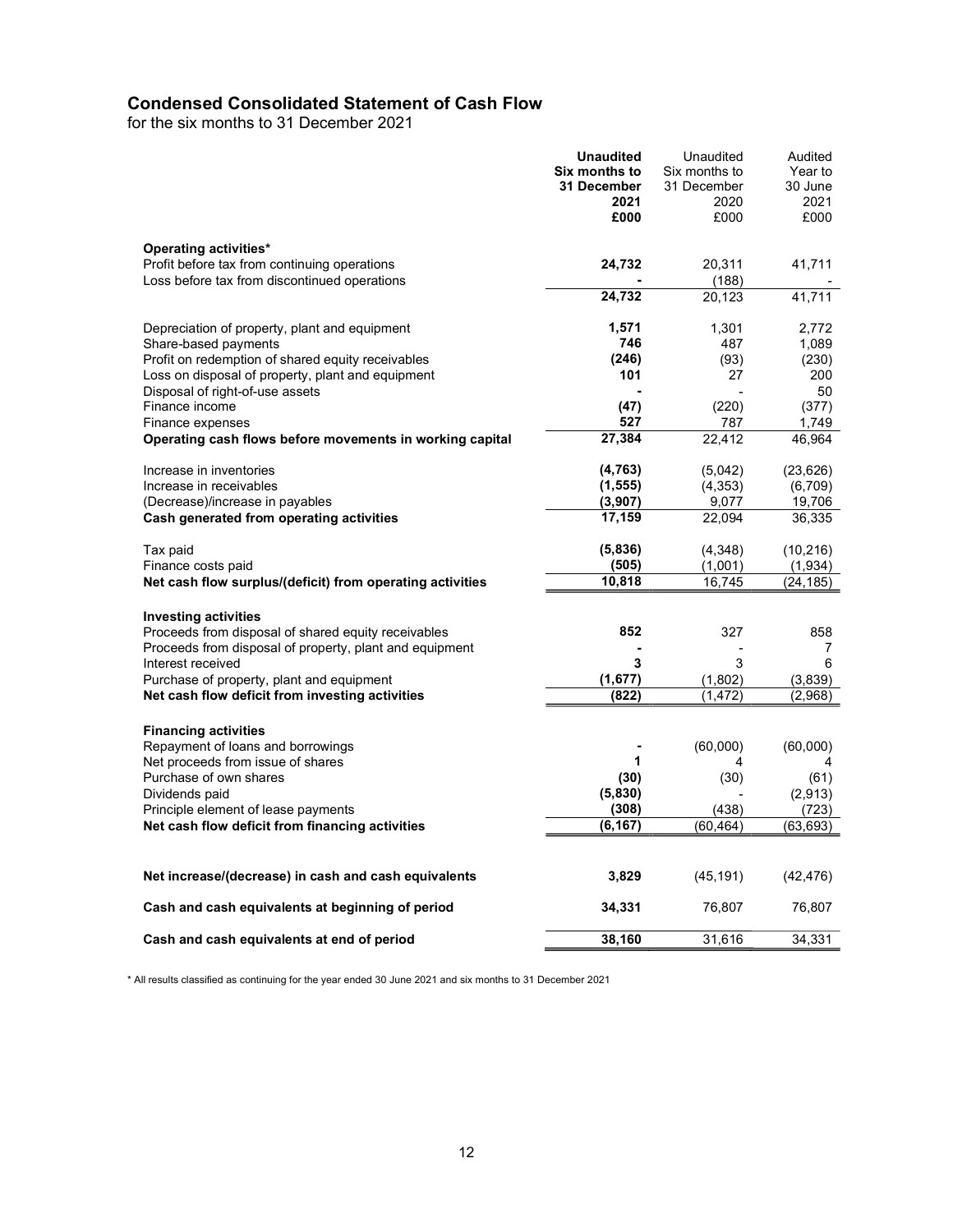# Notes to the Condensed Consolidated Financial Statements

for the six months to 31 December 2021

## 1. Basis of preparation and accounting policies

This condensed consolidated interim financial report ("the Interim Report") for the six months ended 31 December 2021 has been prepared in accordance with International Accounting Standards in conformity with the requirements of the Companies Act 2006. The Interim Report has been prepared on the basis of the policies set out in the Annual Report and Accounts for the year ended 30 June 2021 and in accordance with Accounting Standard IAS 34 "Interim Financial Reporting" and the Disclosure Guidance and Transparency Rules sourcebook of the UK's Financial Conduct Authority. The Interim Report does not constitute financial statements as defined in Section 434 of the Companies Act 2006 and is neither audited nor reviewed.

The interim financial statements need to be read in conjunction with the consolidated financial statements for the year ended 30 June 2021, which were prepared in accordance with IFRS in conformity with the requirements of the Companies Act 2006 and IFRS adopted pursuant to Regulation (EC) No 1606/2002 as it applies in the European Union. A copy of the Annual Report and Accounts for the year ended 30 June 2021 is available either on request from the Group's registered office, 6 Europa Court, Sheffield Business Park, Sheffield, S9 1XE, or can be downloaded from the corporate website, www.mjgleesonplc.com.

For the year to 30 June 2022, the annual financial statements will be prepared in accordance with IFRS as adopted by the UK Endorsement Board; this change in basis of preparation is required by UK Company Law for the purpose of financial reporting as a result of the UK's exit from the EU on 31 January 2020 and cessation of the transition period on 31 December 2020. This change does not constitute a change in accounting policy but rather a change in framework, which is required to ground the use of IFRS in company law. There is no impact on recognition, measurement or disclosure between the two frameworks in the period reported.

The comparative figures for the financial year ended 30 June 2021 are not the Group's statutory accounts for that financial year. Those accounts have been reported on by the auditors of the Company and the Group and delivered to the Registrar of Companies. The report of the auditors was (i) unqualified, (ii) did not include a reference to any matters which the auditor drew attention to by way of emphasis without qualifying their report and (iii) did not contain statements under Section 498 (2) or (3) of the Companies Act 2006.

During the period, the Group has adopted the following new and revised standards and interpretations that have had no material impact on these condensed consolidated financial statements:

Amendments to IFRS 9, IAS 39, and IFRS 7 under "Interest Rate Benchmark Reform"

The preparation of condensed consolidated interim financial statements requires management to make judgements, estimates and assumptions that affect the application of accounting policies and the reported amounts of assets and liabilities, income and expense. Actual results may subsequently differ from these estimates. In preparing these condensed consolidated interim financial statements, the significant judgements made by management in applying the Group's accounting policies and the key sources of estimation uncertainty were the same as those that applied to the annual consolidated financial statements for the year ended 30 June 2021.

The accounting policies, method of computation, and presentation adopted are consistent with those of the Annual Report and Accounts for the year ended 30 June 2021, as described in those financial statements.

### Going concern

The Group has maintained its strong financial position and ended the period with cash balances of £38.2m (30 June 2021: £34.3m). The Group's committed club facility of £105m remained undrawn. Latest forecasts are based on the three-year budget approved by the Board in May 2021, adjusted for current trading and outlook.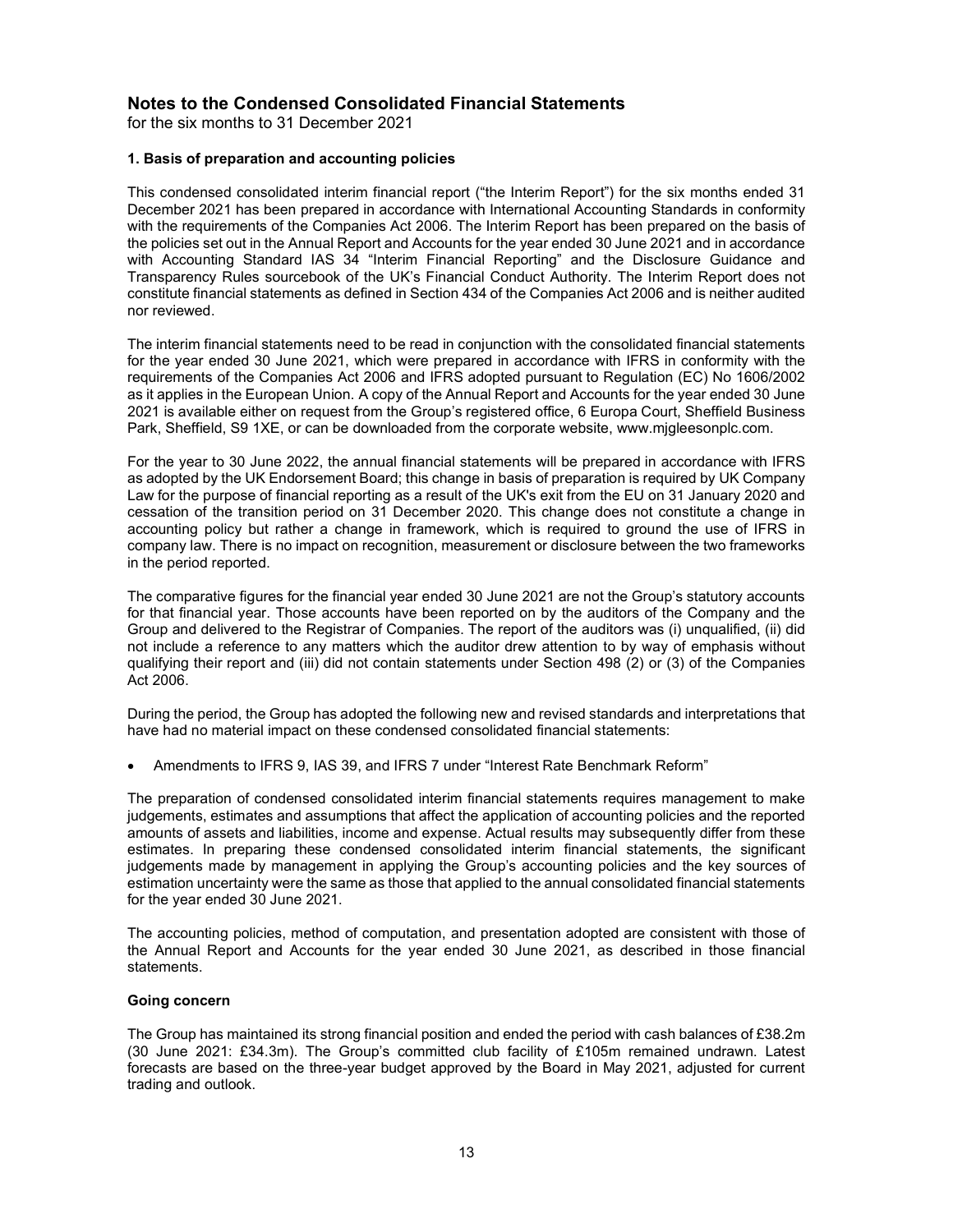### 1. Basis of preparation and accounting policies (cont.)

These forecasts have been subjected to a range of sensitivities including a severe but plausible scenario together with the likely effectiveness of mitigating actions. The assessment considered the impact of a number of realistically possible, but severe and prolonged changes to principal assumptions from a downturn in the housing and land markets consistent with those presented in the 2021 Annual Report.

Under these sensitivities, after taking mitigating actions, the Group continues to have a sufficient level of liquidity, operate within its financial covenants and meet its liabilities as they fall due.

Based on the results of the analysis undertaken, the Directors have a reasonable expectation that the Group has adequate resources available to continue in operation for the foreseeable future and operate in compliance with the Group's bank facilities and financial covenants. As such, the Interim Report for the Group has been prepared on a going concern basis.

#### 2. Segmental analysis

The Group is organised into the following two operating divisions under the control of the Executive Board, which is identified as the Chief Operating Decision Maker as defined under IFRS 8 "Operating segments":

- Gleeson Homes
- Gleeson Land

The revenue in the Gleeson Homes segment relates to the sale of residential properties and ad hoc land sales. All revenue for the Gleeson Land segment is in relation to the sale of land interests. All of the Group's operations are carried out entirely within the United Kingdom. Segment information about the Group's operations is presented below:

|                                                               |      | <b>Unaudited</b> | Unaudited      | Audited  |
|---------------------------------------------------------------|------|------------------|----------------|----------|
|                                                               |      | Six months to    | Six months to  | Year to  |
|                                                               |      | 31 December      | 31 December    | 30 June  |
|                                                               |      | 2021             | 2020           | 2021     |
|                                                               | Note | £000             | £000           | £000     |
| <b>Revenue</b>                                                |      |                  |                |          |
| <b>Continuing activities*:</b>                                |      |                  |                |          |
| <b>Gleeson Homes</b>                                          |      | 150,251          | 134,396        | 265,770  |
| Gleeson Land                                                  |      | 23,292           | 8,250          | 22,805   |
| <b>Total revenue</b>                                          |      | 173,543          | 142,646        | 288,575  |
| Divisional operating profit                                   |      |                  |                |          |
| Gleeson Homes                                                 |      | 22,504           | 20,549         | 37,437   |
| Gleeson Land                                                  |      | 5,524            | 2,600          | 11,080   |
|                                                               |      | 28,028           | 23,149         | 48,517   |
|                                                               |      | (2,816)          |                |          |
| Group administrative expenses*<br>Finance income              |      | 47               | (2,271)<br>220 | (5, 434) |
|                                                               |      |                  |                | 377      |
| Finance expenses                                              |      | (527)            | (787)          | (1,749)  |
| Profit before tax                                             |      | 24,732           | 20,311         | 41,711   |
| Tax                                                           | 3    | (4,690)          | (3,710)        | (7, 839) |
| Profit for the period from continuing operations*             |      | 20,042           | 16,601         | 33,872   |
| Loss for the period from discontinued operations (net of tax) |      |                  | (188)          |          |
| Profit for the period                                         |      | 20,042           | 16,413         | 33,872   |

\* The activities of Gleeson Construction Services Limited were previously disclosed as discontinued operations but are now considered wholly immaterial to the Group and are presented within continuing operations in the year ended 30 June 2021 and six months to 31 December 2021.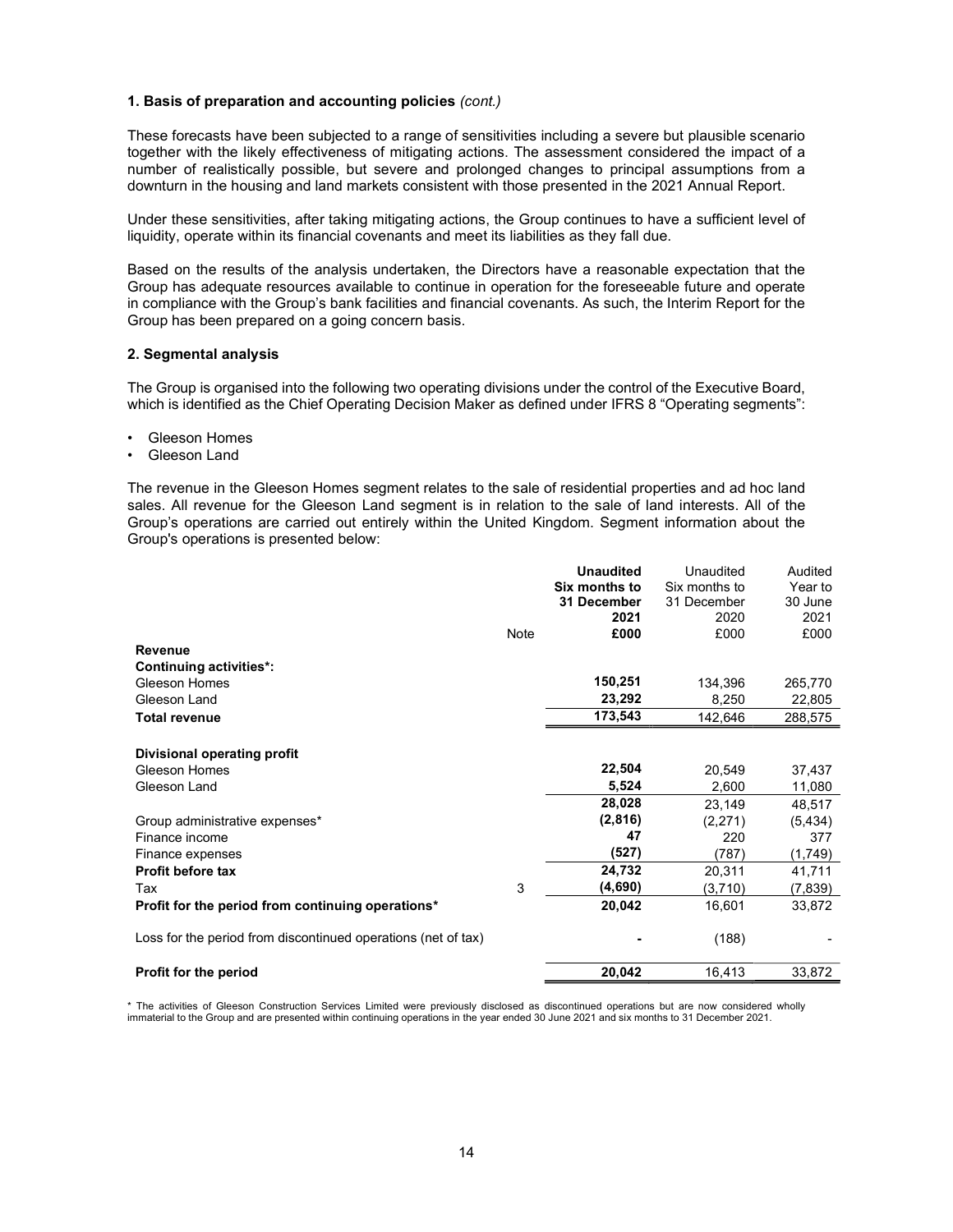## 2. Segmental analysis (cont.)

Balance sheet analysis of business segments:

|                  | Unaudited 31 December 2021 |             |                   |  |
|------------------|----------------------------|-------------|-------------------|--|
|                  | <b>Assets</b>              | Liabilities | <b>Net assets</b> |  |
|                  | £000                       | £000        | £000              |  |
| Gleeson Homes    | 232,823                    | (54, 747)   | 178,076           |  |
| Gleeson Land     | 51,995                     | (6, 858)    | 45,137            |  |
| Group activities | 2,029                      | (3, 461)    | (1, 432)          |  |
| Net cash         | 38,160                     |             | 38,160            |  |
|                  | 325.007                    | (65,066)    | 259.941           |  |

|                  |         | Unaudited 31 December 2020 |            |  |
|------------------|---------|----------------------------|------------|--|
|                  | Assets  | Liabilities                | Net assets |  |
|                  | £000    | £000                       | £000       |  |
| Gleeson Homes    | 204.827 | (44, 667)                  | 160.160    |  |
| Gleeson Land     | 49.028  | (10, 443)                  | 38,585     |  |
| Group activities | 1.740   | (2,579)                    | (839)      |  |
| Net cash         | 31.616  | ۰                          | 31.616     |  |
|                  | 287.211 | (57, 689)                  | 229.522    |  |

|                  |         | Audited 30 June 2021 |            |  |  |
|------------------|---------|----------------------|------------|--|--|
|                  | Assets  | Liabilities          | Net assets |  |  |
|                  | £000    | £000                 | £000       |  |  |
| Gleeson Homes    | 223,328 | (54, 892)            | 168,436    |  |  |
| Gleeson Land     | 50,487  | (9, 106)             | 41,381     |  |  |
| Group activities | 4.988   | (4,205)              | 783        |  |  |
| Net cash         | 34,331  |                      | 34.331     |  |  |
|                  | 313,134 | (68, 203)            | 244.931    |  |  |

# 3. Tax

The results for the six months to 31 December 2021 include a tax charge of 19.0% of profit before tax (31 December 2020: 18.4%, 30 June 2021: 18.8%), representing the best estimate of the average annual effective tax rate expected for the full year, applied to the pre-tax income of the six month period.

## 4. Dividends

| Amounts recognised as distributions to equity holders:                                                              | <b>Unaudited</b><br>Six months to<br>31 December<br>2021<br>£000 | Unaudited<br>Six months to<br>31 December<br>2020<br>£000 | Audited<br>Year to<br>30 June<br>2021<br>£000 |
|---------------------------------------------------------------------------------------------------------------------|------------------------------------------------------------------|-----------------------------------------------------------|-----------------------------------------------|
| Interim dividend for the year ended 30 June 2021 of 5.0p<br>Final dividend for the year ended 30 June 2021 of 10.0p | 5,830                                                            | -                                                         | 2,913                                         |
|                                                                                                                     | 5,830                                                            |                                                           | 2,913                                         |

On 9 February 2022 the Board approved an interim dividend of 6.0 pence per share at an estimated total cost of £3,498,000. The dividend has not been included as a liability as at 31 December 2021.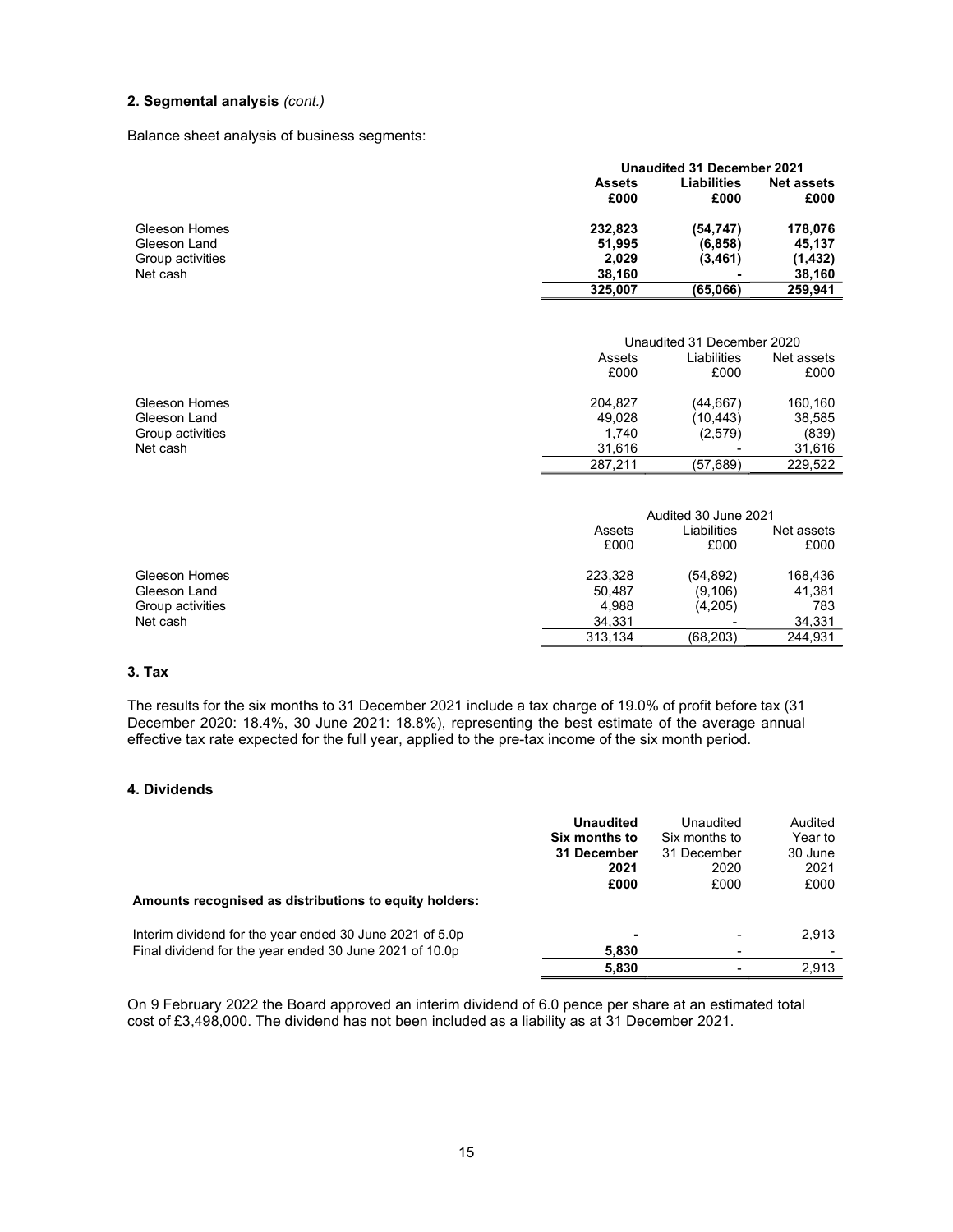# 5. Earnings per share

The calculation of the basic and diluted earnings per share is based on the following data:

| <b>Earnings</b>                                                                                                                                                     | <b>Unaudited</b><br>Six months to<br>31 December<br>2021<br>£000 | Unaudited<br>Six months to<br>31 December<br>2020<br>£000 | Audited<br>Year to<br>30 June<br>2021<br>£000 |
|---------------------------------------------------------------------------------------------------------------------------------------------------------------------|------------------------------------------------------------------|-----------------------------------------------------------|-----------------------------------------------|
| Profit from continuing operations<br>Loss from discontinued operations*                                                                                             | 20,042                                                           | 16,601<br>(188)                                           | 33,872                                        |
| Profit for the purposes of basic and diluted earnings per share                                                                                                     | 20,042                                                           | 16,413                                                    | 33,872                                        |
| Number of shares                                                                                                                                                    | 31 December<br>2021<br>No. 000                                   | 31 December<br>2020<br>No. 000                            | 30 June<br>2021<br>No. 000                    |
| Weighted average number of ordinary shares for the purposes of<br>basic earnings per share<br>Effect of dilutive potential ordinary shares:<br>Share-based payments | 58,290<br>$\overline{2}$                                         | 58,231<br>17                                              | 58,235<br>97                                  |
| Weighted average number of ordinary shares for the purposes of<br>diluted earnings per share                                                                        | 58,292                                                           | 58,248                                                    | 58,332                                        |
|                                                                                                                                                                     |                                                                  |                                                           |                                               |
| <b>Continuing operations</b>                                                                                                                                        | Six months to<br>31 December<br>2021<br>pence                    | Six months to<br>31 December<br>2020<br>pence             | Year to<br>30 June<br>2021<br>pence           |
| Basic                                                                                                                                                               | 34.38                                                            | 28.51                                                     | 58.16                                         |
| <b>Diluted</b>                                                                                                                                                      | 34.38                                                            | 28.50                                                     | 58.07                                         |
| Continuing and discontinued operations*                                                                                                                             |                                                                  |                                                           |                                               |
| Basic                                                                                                                                                               | n/a                                                              | 28.19                                                     | n/a                                           |
| <b>Diluted</b>                                                                                                                                                      | n/a                                                              | 28.18                                                     | n/a                                           |

# 6. Inventories

|                           | <b>Unaudited</b> | Unaudited   | Audited |
|---------------------------|------------------|-------------|---------|
|                           | 31 December      | 31 December | 30 June |
|                           | 2021             | 2020        | 2021    |
|                           | £000             | £000        | £000    |
| Land held for development | 100,482          | 88.134      | 97,550  |
|                           | 144.242          | 133.244     | 142.411 |
| Work in progress          | 244.724          | 221.378     | 239,961 |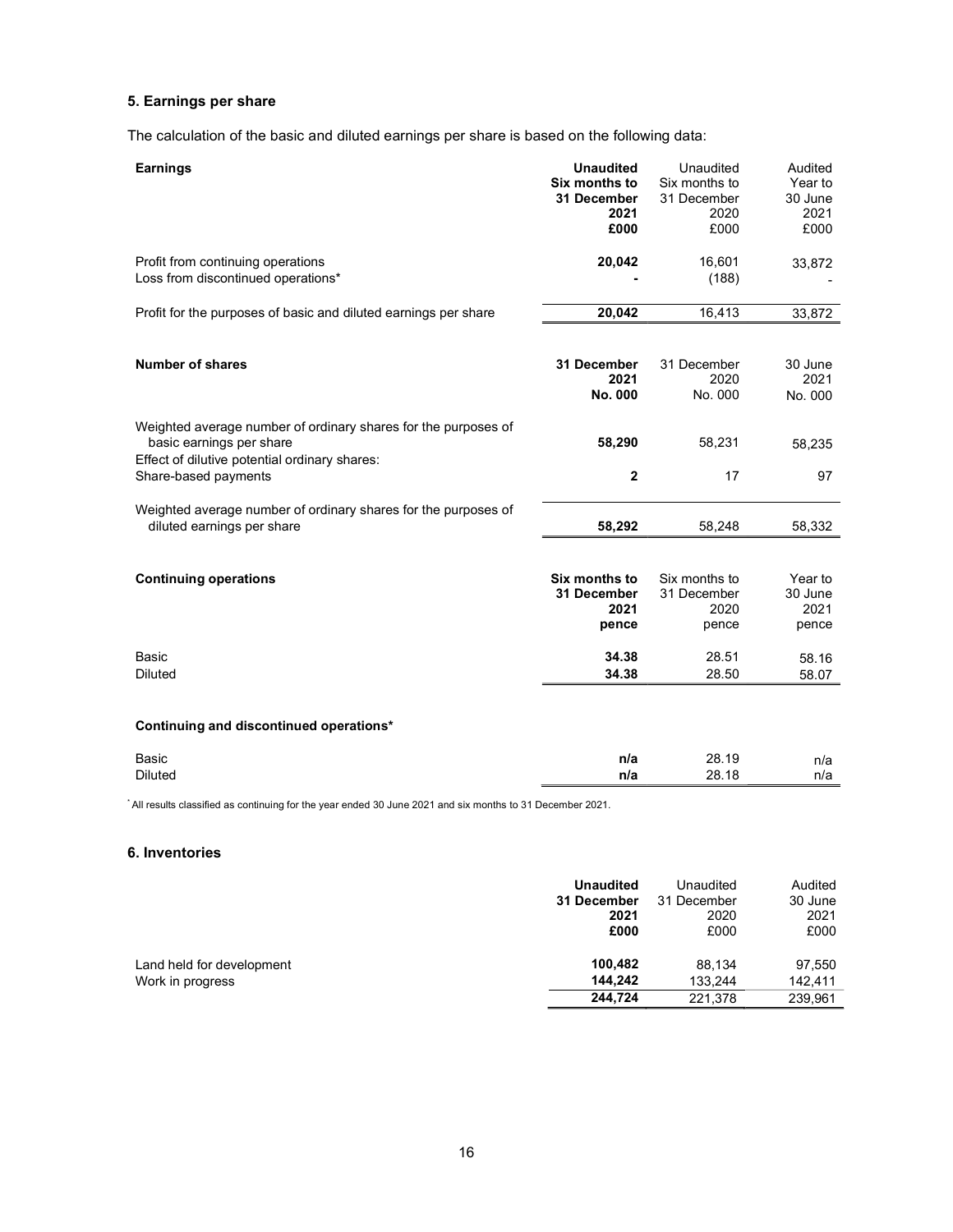### 6. Inventories (cont.)

Net realisable value provisions held against inventories at 31 December 2021 were £7,690,000 (31 December 2020: £5,148,000, 30 June 2021: £5,470,000). The amount of inventory write-down recognised as an expense in the period was £2,553,000 (31 December 2020: £613,000, 30 June 2021: £1,216,000) and the amount of reversal of previously recognised inventory write-down was £143,000 (31 December 2020: £315,000, 30 June 2021: £859,000). The cost of inventories recognised as an expense in cost of sales was £121,933,000 (31 December 2020: £100,997,000, 30 June 2021: £197,533,000).

### 7. Net cash/(debt)

|                           | <b>Unaudited</b> | Unaudited   | Audited |
|---------------------------|------------------|-------------|---------|
|                           | 31 December      | 31 December | 30 June |
|                           | 2021             | 2020        | 2021    |
|                           | £000             | £000        | £000    |
| Cash and cash equivalents | 38.160           | 31,616      | 34,331  |
| Lease liabilities         | (3,076)          | (2,469)     | (2,322) |
| Net cash/(debt)           | 35,084           | 29,147      | 32,009  |

At 31 December 2021, monies held by solicitors on behalf of the Group and included within cash and cash equivalents were £3,033,000 (31 December 2020: £877,000, 30 June 2021: £4,870,000).

|                                     | Cash and<br>cash<br>equivalents<br>£000 | Lease<br><b>liabilities</b><br>£000 | <b>Total</b><br>£000 |
|-------------------------------------|-----------------------------------------|-------------------------------------|----------------------|
| Net cash/(debt) at 1 July 2021      | 34.331                                  | (2,322)                             | 32,009               |
| Cash flows                          | 3,829                                   | 353                                 | 4,182                |
| New leases                          | -                                       | (1,089)                             | (1,089)              |
| Lease disposals                     | -                                       | 28                                  | 28                   |
| Finance expense                     | -                                       | (46)                                | (46)                 |
| Net cash/(debt) at 31 December 2021 | 38,160                                  | (3,076)                             | 35,084               |

### 8. Financial instruments

The fair values of the Group's financial assets and liabilities are not materially different from the carrying values. Shared equity receivables are measured at fair value through other comprehensive income ("FVOCI"). The following summarises the major methods and assumptions used in estimating the fair values of financial instruments.

### Shared equity receivables at FVOCI

|                                                              | <b>Unaudited</b><br>31 December<br>2021<br>£000 | Unaudited<br>31 December<br>2020<br>£000 | Audited<br>30 June<br>2021<br>£000 |
|--------------------------------------------------------------|-------------------------------------------------|------------------------------------------|------------------------------------|
| Balance at start of period                                   | 2.522                                           | 3.668                                    | 3,668                              |
| Redemptions                                                  | (573)                                           | (225)                                    | (594)                              |
| Shared equity provision                                      |                                                 |                                          | (600)                              |
| Unwind of discount (finance income)                          | 19                                              | 25                                       | 49                                 |
| Fair value movement recognised in other comprehensive income | (1)                                             |                                          | (1)                                |
| Balance at end of period                                     | 1.967                                           | 3.469                                    | 2,522                              |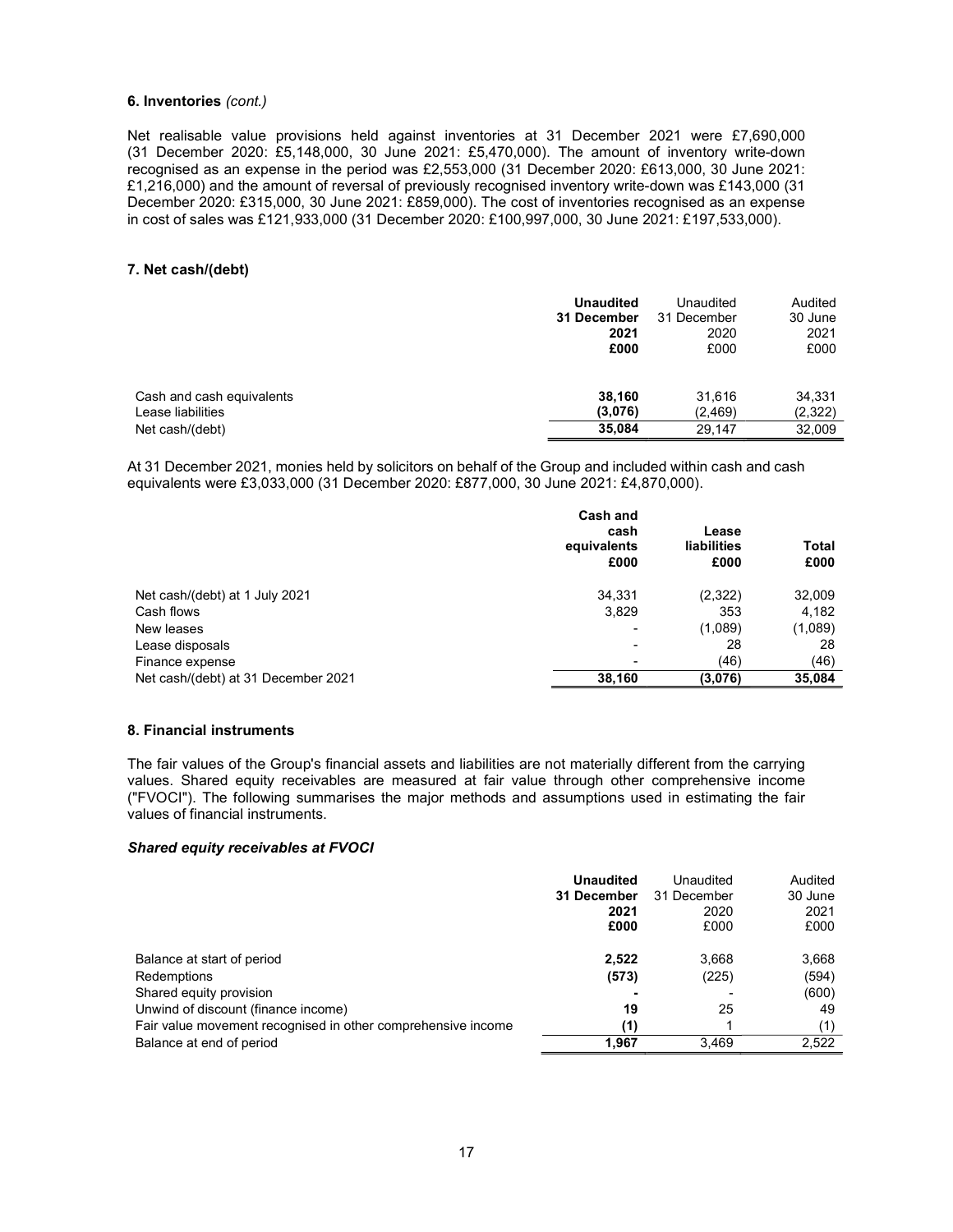### 8. Financial Instruments (cont.)

Shared equity receivables represent shared equity loans advanced to customers and secured by way of a second charge on the property sold. They are carried at fair value, which is determined by discounting forecast cash flows for the residual period of the contract. The difference between the nominal value and the initial fair value is credited over the deferred term to finance income, with the financial asset increasing to its full cash settlement value on the anticipated receipt date.

Redemptions in the period of shared equity receivables carried at fair value of £573,000 (H1 20/21: £225,000) generated a profit on redemption of £246,000 (H1 20/21: £93,000) which has been recognised in other operating income in the consolidated income statement.

In addition, a net change in value of shared equity receivables of £32,000 (H1 20/21: £9,000) has been recognised in other comprehensive income. This is made up as follows:

|                                                              | <b>Unaudited</b><br>31 December | Unaudited<br>31 December | Audited<br>30 June |
|--------------------------------------------------------------|---------------------------------|--------------------------|--------------------|
|                                                              | 2021                            | 2020                     | 2021               |
|                                                              | £000                            | £000                     | £000               |
| Fair value movement recognised in other comprehensive income | (1)                             |                          |                    |
| Fair value recycled through profit and loss                  | 33                              |                          | 34                 |
| Total movement recognised in other comprehensive income      | 32                              | 9                        | 33                 |

Forecast cash flows are determined using inputs based on current market conditions and the Group's historic experience of actual cash flows resulting from such arrangements. These inputs are by nature estimates and as such the fair value has been classified as Level 3 under the fair value hierarchy laid out in IFRS 13 "Fair value measurement". There have been no transfers between fair value levels in the period.

Significant unobservable inputs into the fair value measurement calculation include regional house price movements based on the Group's actual experience of regional house pricing and management forecasts of future movements, the anticipated period to redemption of loans which remain outstanding and a discount rate based on current observed market interest rates offered to private individuals on secured second loans.

The key assumptions applied in calculating fair value as at the balance sheet date were:

- Forecast regional house price inflation: 2%
- Average period to redemption: 5 years
- Discount rate: 8%

The sensitivity analysis of changes to each of the key assumptions applied in calculating fair value, whilst holding all other assumptions constant, is as follows:

|                                                            | Increase / (decrease) |  |
|------------------------------------------------------------|-----------------------|--|
| <b>Change in assumption</b>                                | in fair value<br>£000 |  |
| Forecast regional house price inflation $-$ increase by 1% | 133                   |  |
| Average period to redemption $-$ increase by 1 year        | (143)                 |  |
| Discount rate – decrease by 1%                             | 127                   |  |

### 9. Trade and other payables

Trade and other payables includes £9,678,000 of deferred payables on the purchase of land by the Gleeson Homes division (31 December 2020: £10,064,000), of which £3,296,000 is due in more than one year (31 December 2020: £2,671,000).

### 10. Related party transactions

There have been no material changes to the related party arrangements as reported in note 26 of the Annual Report and Accounts for the year ended 30 June 2021.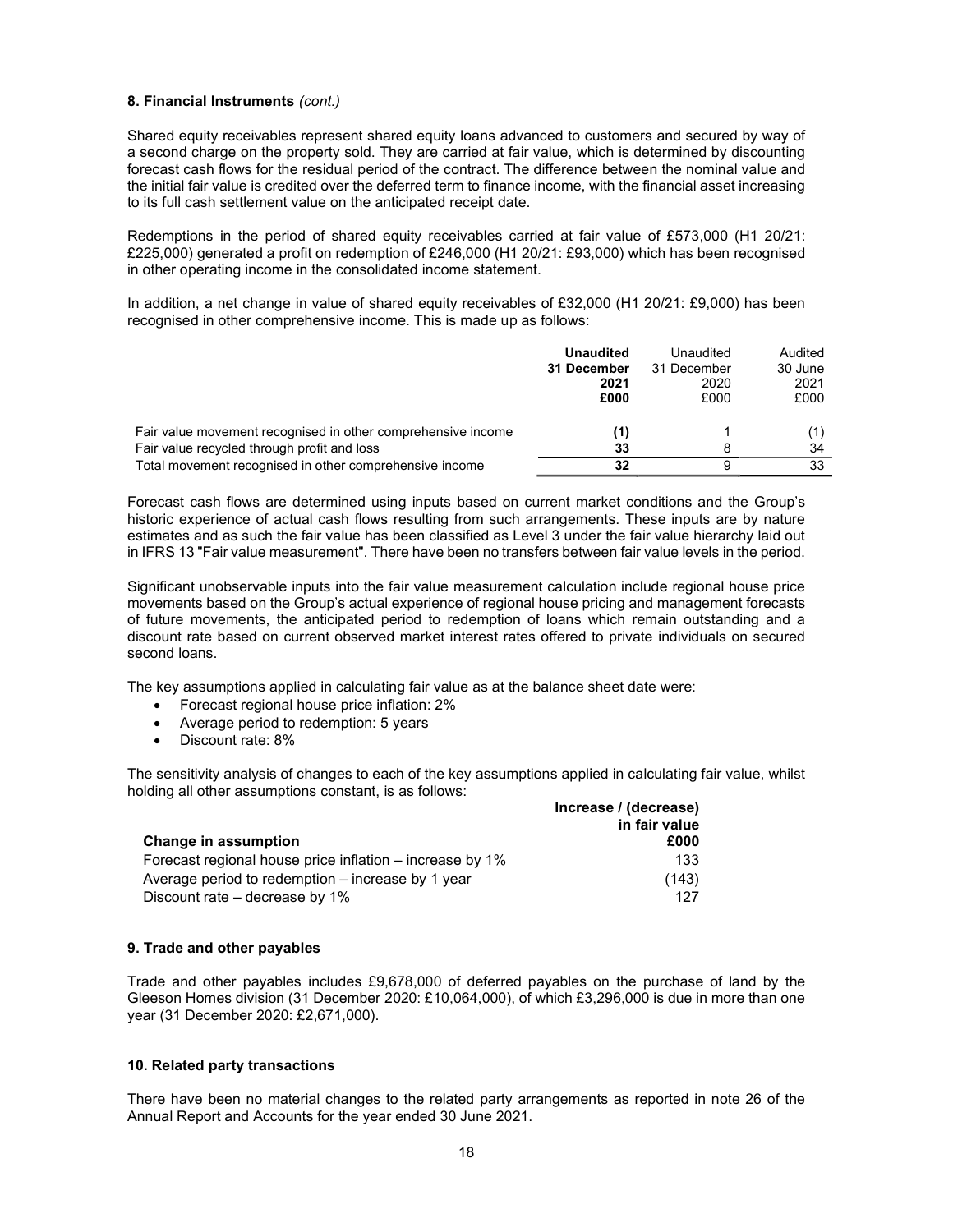### 11. Seasonality

Reservations in Gleeson Homes are largely unaffected by seasonal variations and tend to be driven more by the timing of site openings than by seasonality. There is no seasonality in the Gleeson Land division.

## 12. Group risks and uncertainties

The Directors consider that the principal risks and uncertainties which could have a material impact on the Group's performance remain consistent with those set out in the Strategic Report on pages 69 to 73 of the Group's Annual Report and Financial Statements.

The Covid-19 pandemic was previously considered when assessing our principal risks rather than identified as a specific risk item. Our assessment of the impact of Covid-19 on our principal risks remains unchanged.

The recent announcement from the Department for Levelling Up, Housing & Communities to find a solution to the building safety and combustible cladding crises, is directed at the construction industry. As a result, the principal risk around changes to government policy and regulation remains high (30 June 2021: high). We continue to monitor these developments and any impact they have on the Group.

### 13. Subsequent events

There were no material subsequent events affecting the Group between 31 December 2021 and the date of this announcement that need to be disclosed.